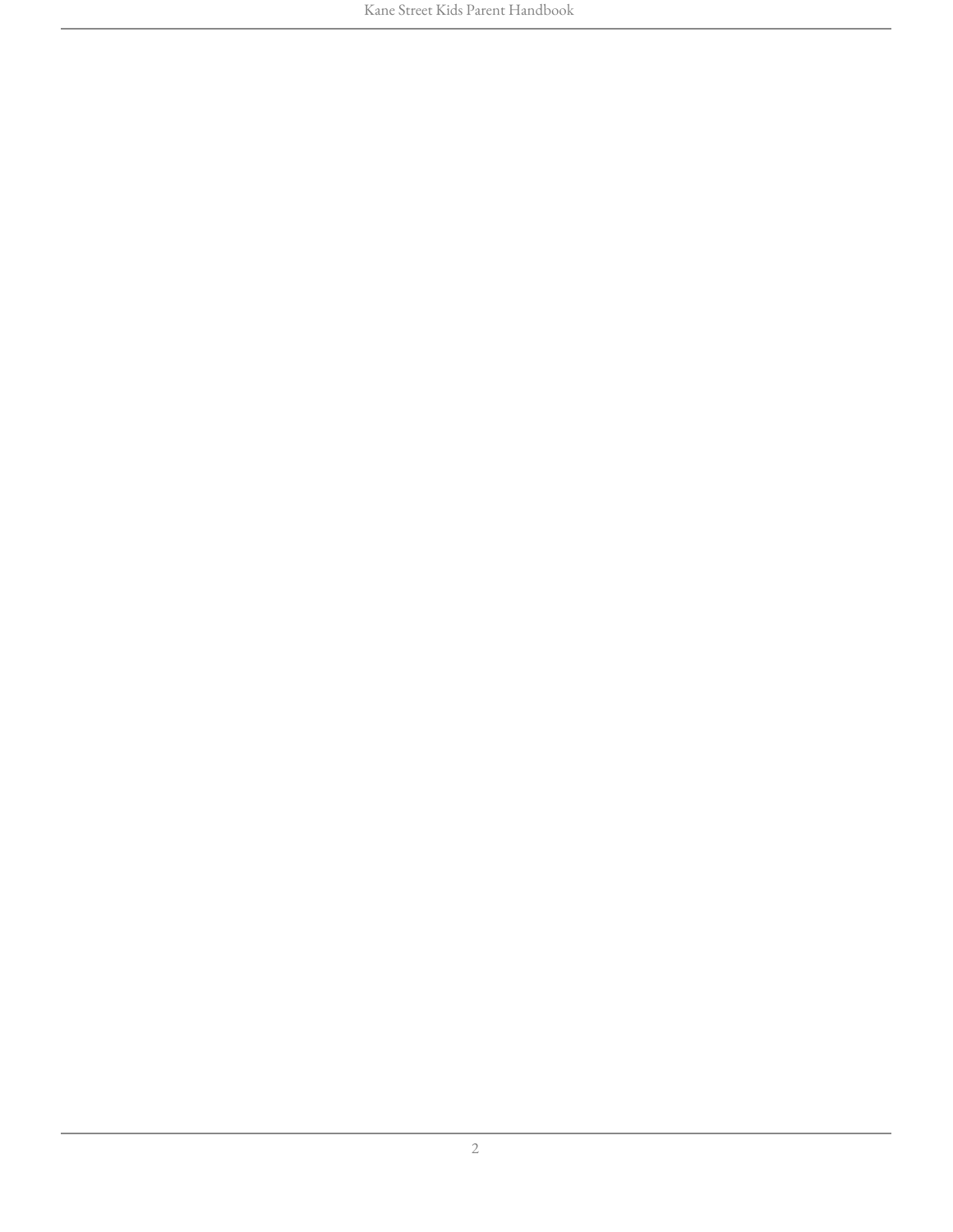

## **Rivka Seeman** *Preschool Director*

rivka@kanestreet.org

## **Shira Berger & Marcy Rubenstein** *KSK Committee Co-Chairs*

ksk\_committee@kanestreet.org

## **Adina Solomon** *President of the Congregation*

president@kanestreet.org

## **Mickey Dobbs**

#### *Executive Director*

mdobbs@kanestreet.org

## **Rabbi Samuel Weintraub**

rabbi@kanestreet.org

## **Rabbi Valerie Lieber**

*Director of Youth Education and Family Programming* RabbiVal@kanestreet.org

**Rabbi Jason Gitlin** *Engagement Director* RabbiJason@kanestreet.org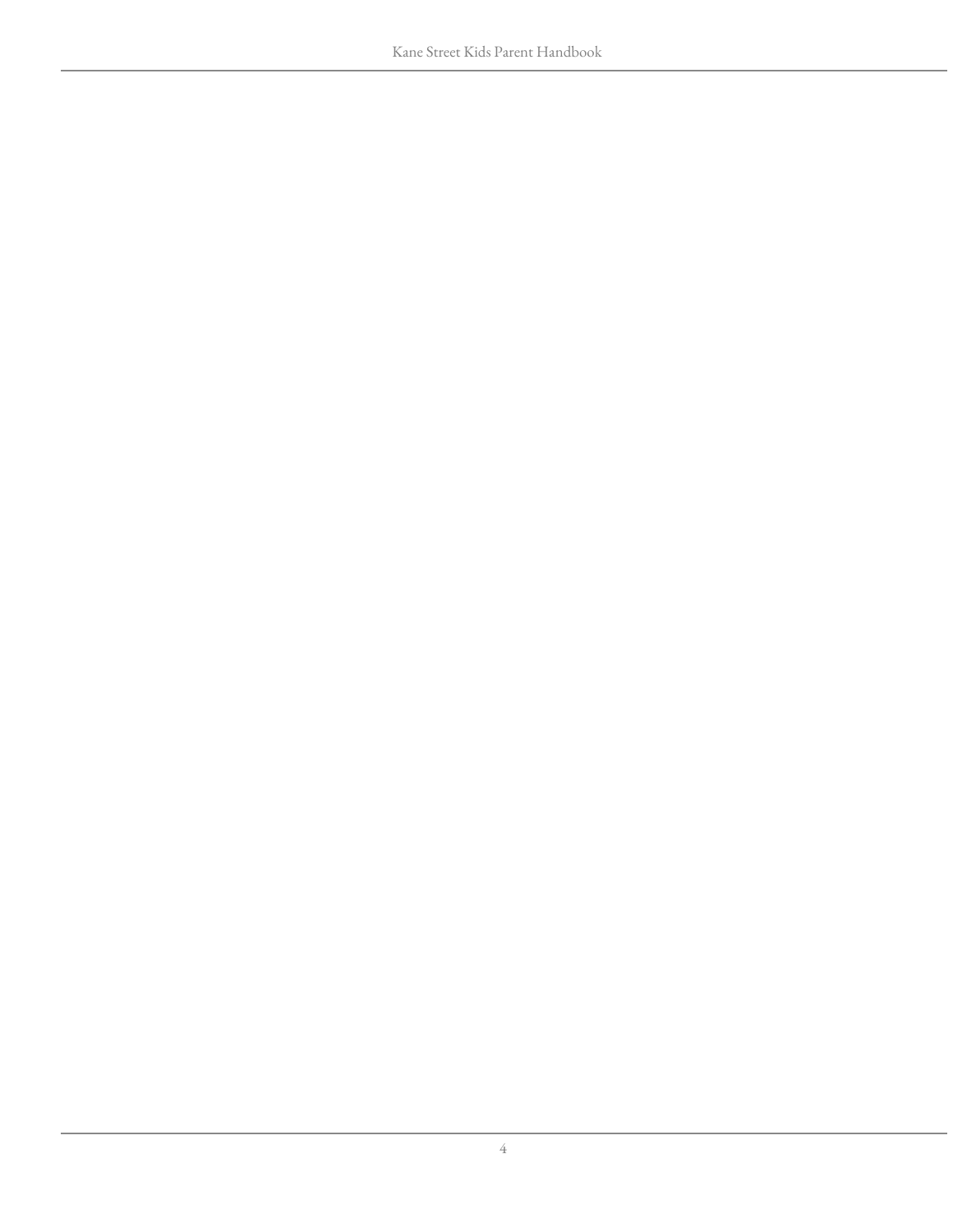## **Contents**

| A note from Rivka                                                  | 7              |
|--------------------------------------------------------------------|----------------|
| Our Community                                                      | $\mathfrak{H}$ |
| The First Day, Weeks, and Months                                   | 11             |
| <b>Authorization Forms</b>                                         | 11             |
| What to Send to School on the First Day                            | 11             |
| Phase-In Period                                                    | 11             |
| Arrival and Dismissal                                              | 12             |
| Morning Drop Off                                                   | 12             |
| Pick Up                                                            | 12             |
| Strollers, Scooters and Riding Toys                                | 12             |
| KSK Health Policy — Illnesses, Allergies, and Absences from School | 13             |
| Allergies                                                          | 14             |
| Safety and Security                                                | 15             |
| After School                                                       | 17             |
| Afternoon Friends                                                  | 17             |
| Stay-and-Play                                                      | 17             |
| School Closings and Snow Days                                      | 18             |
| Toilet Training                                                    | 18             |
| Home-School Communication                                          | 19             |
| Parent-Teacher Conferences                                         | 19             |
| Our Curriculum                                                     | 21             |
| Themes                                                             | 21             |
| Science                                                            | 21             |
| Math                                                               | 21             |
| Literacy                                                           | 22             |
| Jewish Curriculum                                                  | 22             |
| Philosophy                                                         | 23             |
| The Importance of Play                                             | 23             |
| Our Approach to Supporting and Responding to Children's Behavior   | 23             |
| Cultural literacy                                                  | 24             |
| Cultural Traditions & Food                                         | 24             |
| The Structure of Our Day                                           | 25             |
| Snack and Lunch                                                    | 27             |
| The Structure of our Week and our Year                             | 28             |
| Shabbat                                                            | 28             |
| Holidays                                                           | 29             |
| <b>Birthday Parties</b>                                            | 29             |
| Kane Street Kids Preschool Committee                               | 30             |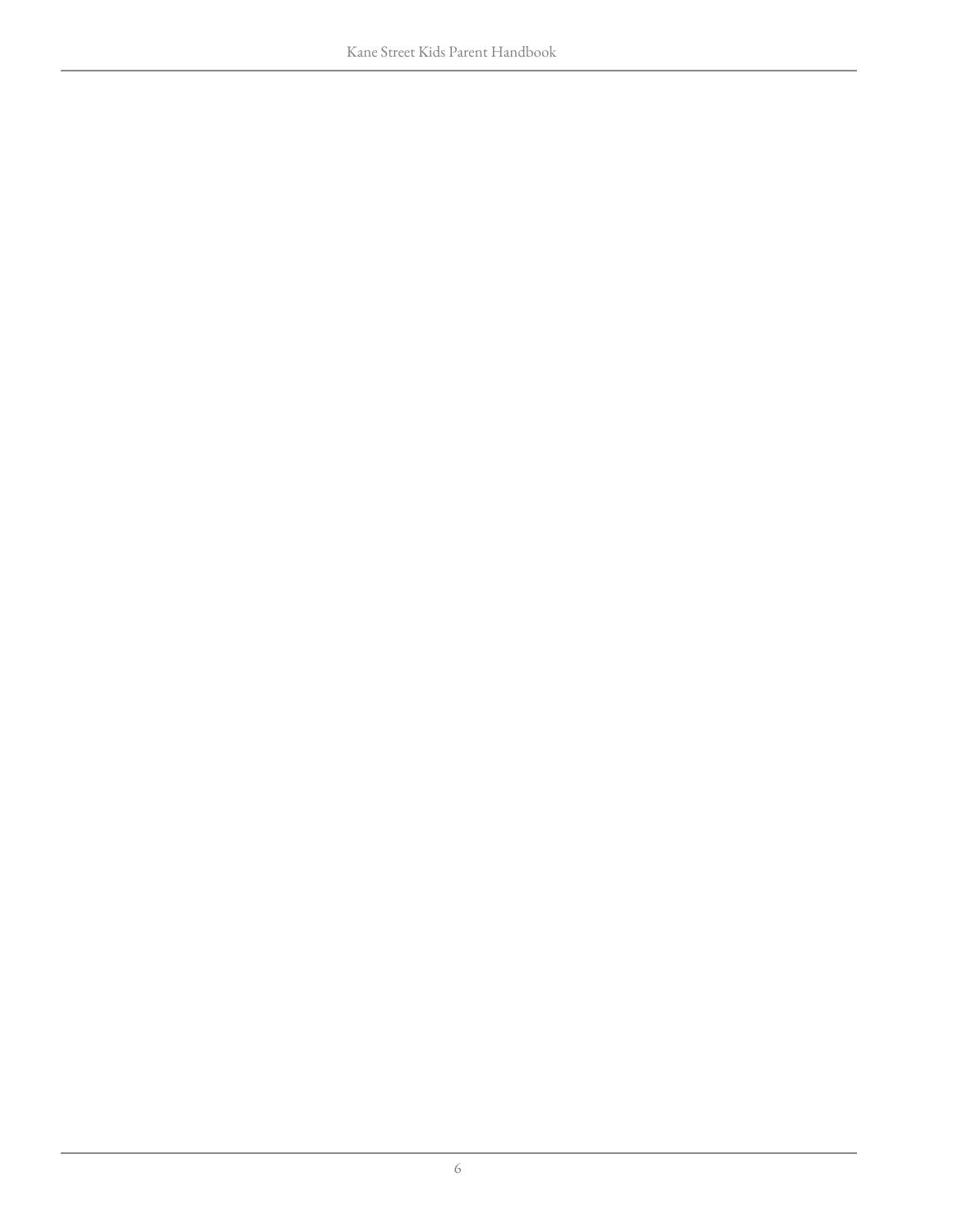## <span id="page-6-0"></span>A note from Rivka

#### Dear Parents,

When I sit down individually with teachers, one of the questions that I ask is about their goals for the children entrusted to them. Of course we talk about fine motor skills and language development, about literacy and mathematical thinking and about preparing the kids for kindergarten. But my favorite question is about what they want to impart to their students. What do they hope that their students will bring with them into the next twenty years and beyond? What are their *really* long-term goals for the children?

Like parenting, I consider teaching sacred work. The lessons children learn in school at a young age, stay with them. Therefore, the most important part of teaching is not displayed on the bulletin boards that our teachers design so beautifully, though they are a joy to behold. It is the gentle way that our teachers speak to children. It is the compassionate way that our teachers discipline children, letting them know that though something different is expected of them in this moment, we still know that they are good and kind, and they are still so loved. In the words of a teacher I respect greatly, Developmental Psychologist, Dr. Gordon Neufeld, even when their behavior is off track, they are "invited to exist in our presence."

Heading into a new school year, I wish to share my reflections on what my *really* long term goals are for the children entrusted to my leadership:

I want children to graduate from Kane Street Kids with curiosity and enthusiasm for learning. I want them to have a sense that when they encounter a hard problem, something they don't know how to do, that they have the capability to figure it out or learn the skills that they need. They will know that, because they will have encountered hard problems before and with a little guidance, mastered them.

I want them to bring along with them a love for Judaism that will nurture them throughout their lives, that they can draw on whenever needed. I want them to be able to walk into a synagogue anywhere life takes them and find something familiar, something of home.

I want them to know that when they are sad or angry or frustrated, that those feelings won't defeat them. They can feel them and come out on the other side of them, still okay. I want them to know that they have the right to be listened to and heard, and that other people have that right as well. I want to empower them with the knowledge that they have the right to set boundaries to keep themselves safe as well as the responsibility to respect the boundaries set by others that make *them* feel safe. I want them to be strong in their ability to form the friendships that will support them in life and know how to be a good friend to the people they choose. I want them to be good, strong, kind people with the ability to create the life they desire, which might include making their own contribution to the world and doing what they can to help others. And yes, I also want them to graduate Kane Street Kids knowing how to use a pencil and with the building blocks for literacy. Early Childhood Education is about preparing our children for kindergarten, but it is about so much more.

Rivka

A note from Rivka *is the director's musings on educational philosophy and our curriculum which parents receive by email.*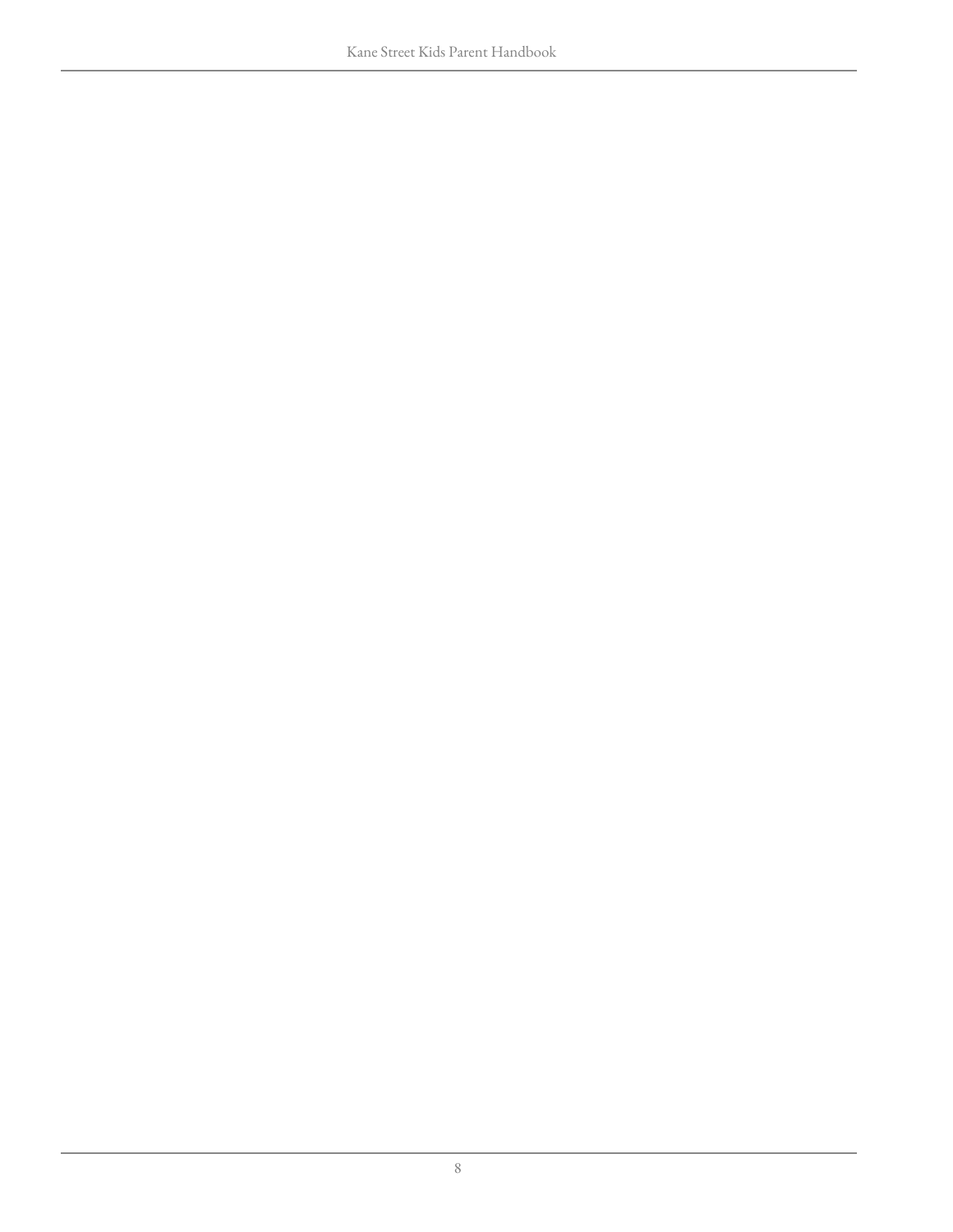## **Our Community**

<span id="page-8-0"></span>We value the diversity in our students' families and in our staff. Our students receive a Jewish education from a diverse group of teachers from different backgrounds who respect and value Jewish tradition. Even if they haven't grown up in the Jewish tradition, all of our teachers learn about and teach Jewish holidays and customs, the words of Jewish prayers, and other aspects of Jewish culture. At the same time, we are made so much richer when teachers bring in pieces of their own culture to share with the children.

Not all of our families are Jewish. Some are interfaith. Some are interracial. Some are Jewish but come from cultures that are not as fully represented in American Jewish schools. We appreciate all of our families and their differences. We welcome everyone to come and be a part of Kane Street and only ask that Jewish culture and religious ritual are respected as an important part of our curriculum and school culture.

We celebrate all family structures. Our families include two-parent families, single-parent families, families with parents living in different households, families with lesbian and gay parents, families headed by grandparents, families who have found each other through adoption. Love makes a family and all families are warmly welcomed at Kane Street Kids.

We are part of an egalitarian, Conservative synagogue. We encourage our students and their families to join our larger community at Kane Street Synagogue for Shabbat and holiday services. When they do so, they will see women and men engaged in religious ritual and leadership activities within the synagogue.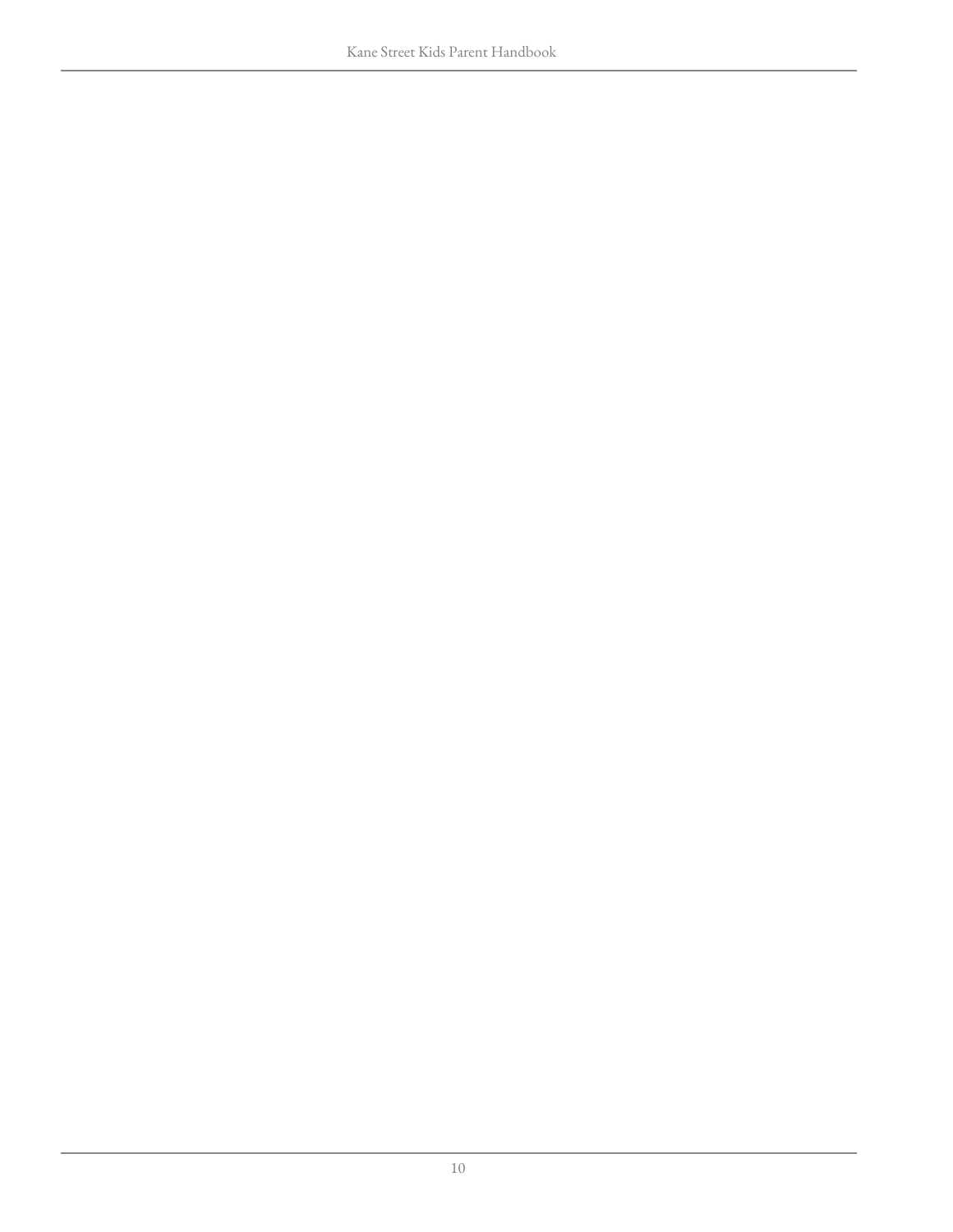## **The First Day, Weeks, and Months**

#### <span id="page-10-1"></span><span id="page-10-0"></span>**Authorization Forms**

Before your child starts school, all of the forms that you received in the summer mailing should have been turned in to the Kane Street Kids office, including:

- A recent Medical form signed by your child's doctor with an up to date immunization record
- The Dismissal and Emergency Contacts form
- The Emergency Medical Authorization form
- The Image Release and Field Trip consent form
- The "Tell Us About Your Child" form
- The Early Morning Drop-Off and Afternoon Extensions Form (optional)
- Photographs of the person or people authorized to pick up your child (strongly encouraged).

It is important that you tell us immediately if any of your contact information needs to be updated.

If someone new will be picking up who is not on the pick-up list, you must email the school office at [ksk@kanestreet.org](mailto:ksk@kanestreet.org) and the head teacher of your child's class with the person's full name and phone number. If the teachers have not met the caregiver previously, please make sure that they have a photo ID. Sending a photo of the individual is strongly encouraged. During the school year, any forms or written material should be sent in to school with your child's name clearly marked on an envelope. They can be left in the bin labeled forms on the wall outside the Kane Street Kids office on the third floor, or in the Preschool Director's mailbox in the synagogue office on the second floor.

#### <span id="page-10-2"></span>**What to Send to School on the First Day**

Please send in the following CLEARLY LABELED items:

- A complete change of clothes including socks (these should be replaced as seasons change and children grow).
- If possible, an extra pair of shoes for accidents and puddles on the way to school
- Diapers and wipes if your child is not toilet trained.
- A package of wipes for classroom messes.
- A crib sheet and blanket,
- (to fit our cots) for those who stay until 2:00pm or later.
- A family photo
- A small comfort object (optional but encouraged)

#### <span id="page-10-3"></span>**Phase-In Period**

In order to help children achieve a comfortable adjustment to the school environment, the first few days of the school year will be slightly abbreviated for younger students. We ask that a parent/caregiver be easily reachable by phone during those hours, and available to come to Kane Street within fifteen minutes, if necessary. The teacher will keep you posted as to your child's adjustment. We also offer coffee and a comfortable place to sit in the Synagogue's small chapel on the second floor. If you don't feel comfortable leaving the building during your child's first day at school, make yourself comfortable, talk to other parents and caregivers, peruse a book about child development, and wait for updates about how your child is doing, from the Preschool Director or your child's teacher.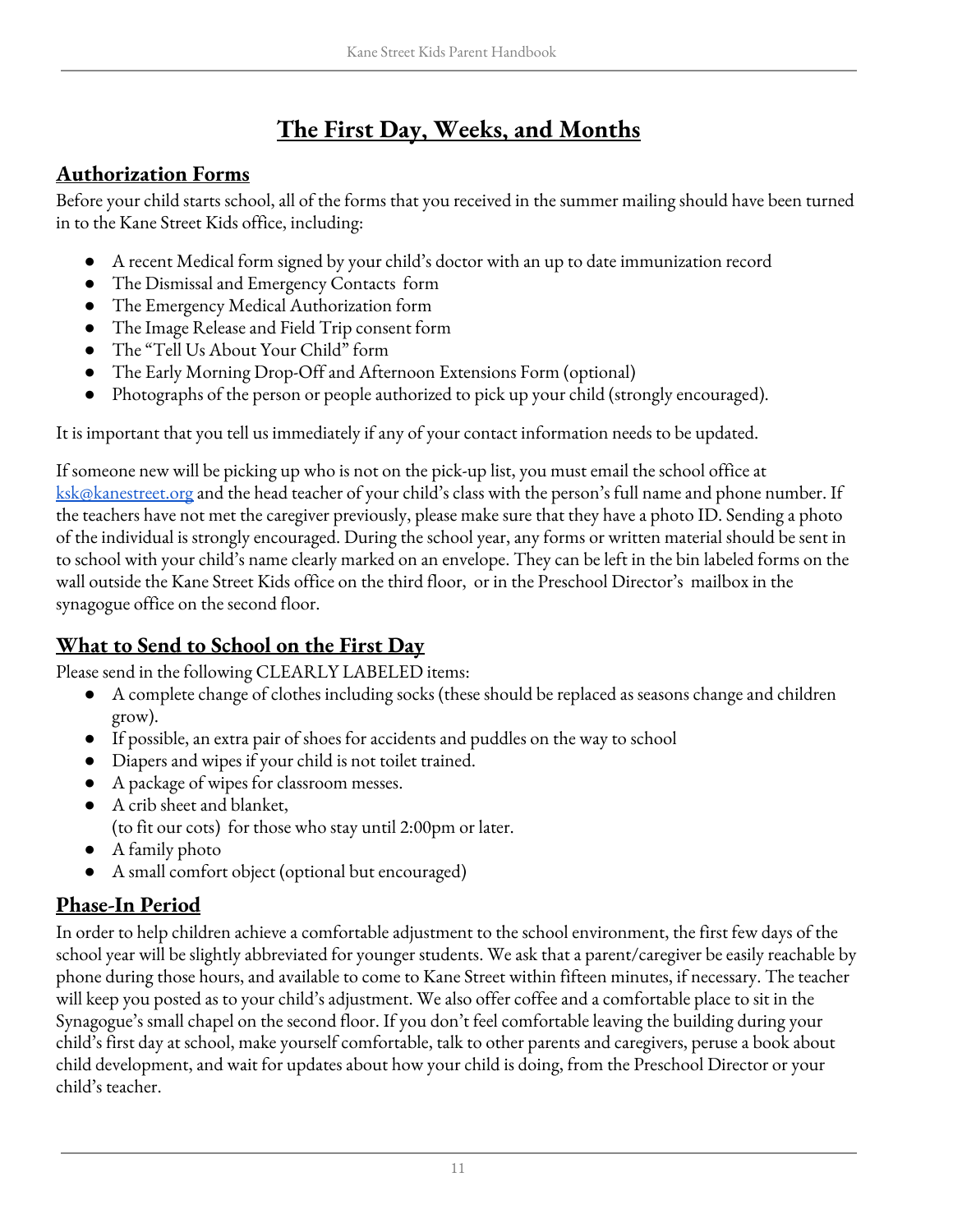## **Arrival and Dismissal**

## <span id="page-11-1"></span><span id="page-11-0"></span>**Morning Drop Off**

Drop off takes place between 8:45 and 9:15am. Please park your stroller (unless containing a baby) or scooter and escort your child upstairs to the classroom no earlier than 8:45 and place both labeled lunch and outer clothing in your child's cubby. We have frequent staff meetings in the morning prior to the 8:45am drop off and families arriving at classroom doors early may disrupt this important time. We ask that children arriving between 8:30 and 8:45 take advantage of our large play space in the community room to play under the watchful eye of a parent or caregiver.

Children enrolled in early drop off can arrive in their classrooms at anytime between 8:00 and 8:45am. Only those enrolled in the 8:00am drop off, may proceed upstairs to classrooms prior to 8:45 am. If using early drop off on a drop-in basis, please notify the Preschool Director and the classroom teachers by email with as much advance notice as possible. Please pay using the online form: <u>[kanestreet.org/ksk-extensions](http://kanestreet.org/ksk-extensions)</u>. Please be on time for both morning drop-off and afternoon pickup. Children thrive on consistency and routine, and teachers really appreciate your respect for the daily schedule. The day starts with choice time, which is an important part of our day and one that tends to make the transition into the school day easier for the child. 10:00am is the latest that a child may be dropped off for the school day, unless otherwise approved by the Preschool Director. *Please schedule routine doctor visits after school hours rather than prior to drop-of .* Please do not allow children to play with the buttons, alarms or switches in the elevator. Children are not permitted to ride the elevator without an adult.

#### <span id="page-11-2"></span>**Pick Up**

Synagogue building staff will open the doors 15 minutes prior to afternoon dismissal. Teachers will have the children and their belongings in the lobby ready for pick up by parents or caregivers. Children are eagerly awaiting their grown ups at dismissal time and teachers have other responsibilities to attend to after dismissal. Out of respect for your children and their teachers please make sure to be on time for pick up. Children will be asked to wait until the teacher dismisses each one individually after she or he sees their grown up. Please cooperate in a safe and smooth dismissal by encouraging your child to wait in the designated area until dismissed by their teacher, rather than running straight to you. Should that occur, gently bring them back to the designated spot to say Goodbye to their teacher(s) before leaving, until it becomes an established routine.

#### <span id="page-11-3"></span>**Strollers, Scooters and Riding Toys**

Strollers and scooters may be left in the hallway in front of the sanctuary unless directed otherwise by synagogue building staff. *Please clearly label your strollers.* No strollers may be left on the 3 rd floor. If someone new is picking your child up, please make sure that they know which stroller is yours and understand that *it must be taken home at pick-up.* The stroller parking space is an area that receives heavy use on the weekends.

Wait until your child is off of the synagogue premises before using any riding toy. No riding is allowed in the building.

Please note that Kane Street Kids and Kane Street Synagogue are not responsible for strollers or items left in *children's strollers or cubbies.*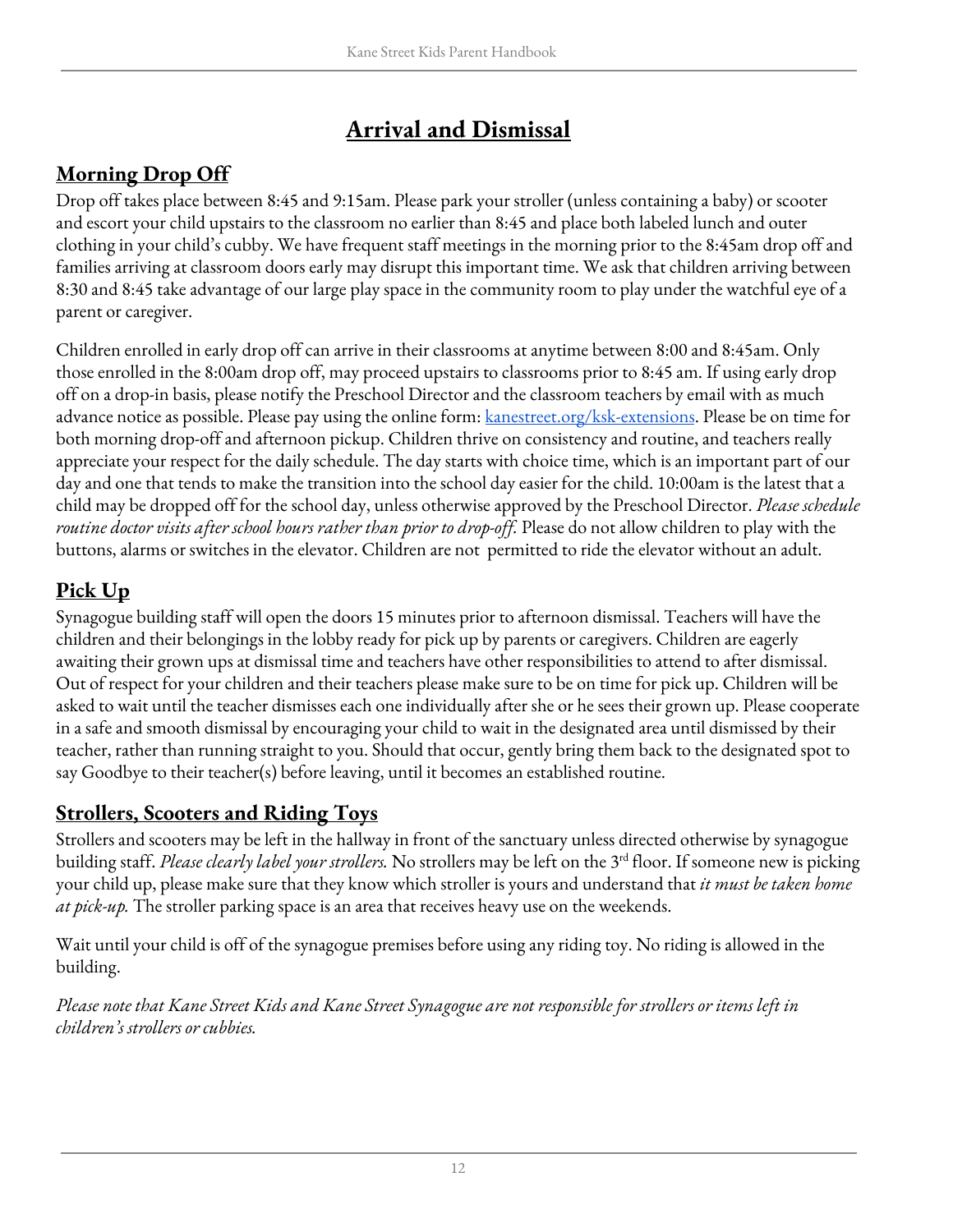## <span id="page-12-0"></span>**KSK Health Policy — Illnesses, Allergies, and Absences from School**

Parents or guardians are expected to call or email the school if their child will be absent from school for any reason. If your child contracts a communicable disease, please inform the Preschool Director within 24 hours of diagnosis. You will be notified in turn if your child has been exposed to a communicable disease. The school will not share the name of the infected student.

Every Kane Street Kids student must be up to date on required immunizations and provide documentation along with the medical examination form completed and signed by your child's pediatrician, one week prior to the start of the school year. *The Department of Health and Mental Hygiene requires that every student have* documentation on file at school, indicating that they have had the influenza vaccine by December 31 of each year. Children will not be permitted to return to school after the December break without this documentation. We do not recognize any non-medical exemptions from immunizations.

#### *Please do not send your child to school if your child shows any of the following symptoms:*

- Fever over 100 degrees
- Vomiting two or more times in 24 hours
- Persistent Diarrhea or diarrhea that cannot be contained within the diaper or clothing, which presents a health hazard to classmates.
- Mouth sores with drooling
- White or yellow discharge from the eyes
- Scabies, head lice, or other infestation
- Impetigo
- Fungal infections including ringworm
- Rashes accompanied by fever or behavior change
- Contagious diseases, including strep infection
- Signs and symptoms of illness including lethargy, atypical crying, uncontrolled coughing, wheezing

#### *Children may return to school once the following conditions have been met:*

- Child must be able to keep pace with activities and play outside if their class is doing so
- Child must be free of fever, vomiting, and diarrhea for at least 24 hours without benefit of fever reducing medication. One full school day must pass between symptoms and returning to school. (So if a child throws up at 9:30 am and is sent home from school, please do not bring them in the next day.)
- Strep throat, impetigo, bacterial conjunctivitis, and other contagious illnesses requiring antibiotics after the child has been on antibiotics for 24 hours
- Chicken Pox after all lesions are dried and crusted
- Ringworm 24 hours after treatment has begun
- Infestations 24 hours after treatment has begun. Children with lice must be free of all nits.
- For vaccine-preventable diseases, hepatitis, meningitis, and tuberculosis with a note from a doctor or practitioner certifying that the child is no longer contagious

#### *Children should be fever and symptom free (without medication) for 24 hours before returning to school.*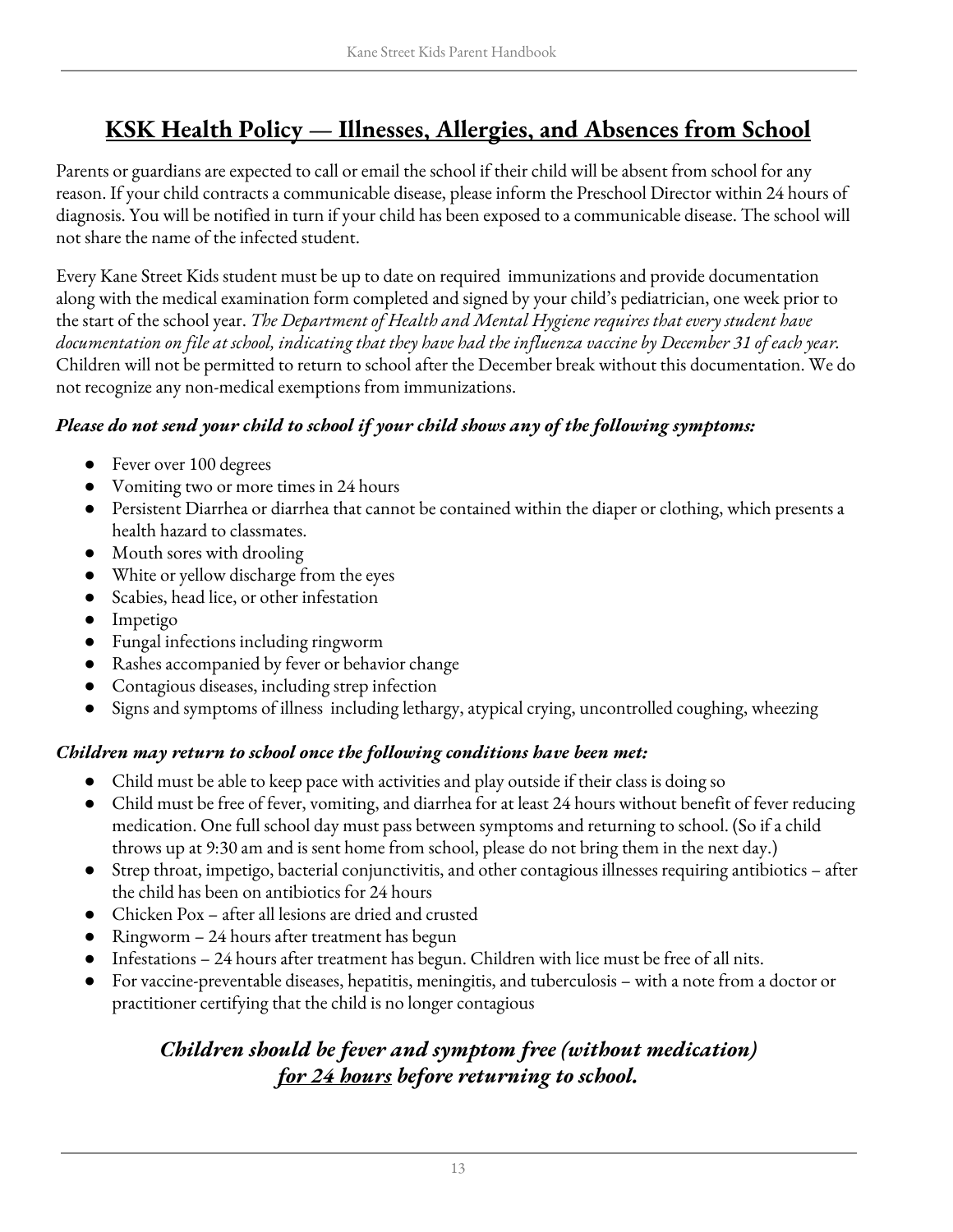If your child has been given medication before school, please bring in a note indicating the name of the medication, the dose, and the time that it was given. In the case of unusual behavior or an emergency, this information is important for us to have.

Kane Street Kids is in the process of becoming certified to administer medication in some situations. At this moment, the only medication that we are permitted to administer is an Epi-Pen, in the case of anaphylaxis. We keep two Epi-Pens on site for children who may experience an anaphylactic emergency without a prior Epi-Pen prescription. Until we complete our certification process, staff cannot give any other medication to children. A parent or other caregiver must arrange to come in and dispense any needed medication and will be asked to sign our medication log when doing so.

We provide first aid, CPR and Epi-Pen administration training to all of our teachers before the start of the school year.

## **Allergies**

<span id="page-13-0"></span>Please notify the Preschool Director and teachers of any allergies that your child may have. You will be asked to provide instructions from your child's doctor on what symptoms we should be looking for and what steps we should take should we suspect an allergic reaction. If your child has been prescribed an Epi-Pen for a severe allergy, we require two Epi-Pens, in original packaging on-site at all times when your child is present. These will remain in the *Go Bag* in your child's classroom. It will be present in the classroom and taken when the class leaves the building. In the unlikely event that we have to administer an Epi-Pen, 911 will be called immediately after and a staff member will accompany your child to the emergency room. A parent will be contacted after 911 has been called.

<span id="page-13-1"></span>Prevention is our first course of action. Every situation is slightly different. Please email the Preschool Director and your child's teacher to schedule a time to come in and discuss the steps that need to be taken to keep your child safe. We will exercise care in not serving snacks to your children's class that contain an ingredient which can harm your child. After we have carefully chosen our snacks, we would like you to look at them and make your own judgement about their safety for your child. We will handle the question of restricting what other children bring in for lunch, and other stringent measures that may be needed, on a case-by-case basis. A meeting early in the year with the teachers and Preschool Director is prudent. Although we exercise a great deal of caution, we ask you to partner with us in keeping your child safe. If your child's teacher or the Preschool Director hasn't reached out to you regarding the food at a Kane Street Kids or a Kane Street Synagogue/Kane Street Kids event, please reach out and ask us. This building and all of our classrooms are in use by many groups of people all day into the evening and on weekends. As careful as we are, we cannot guarantee that your child will not come into contact with *an of ending food.*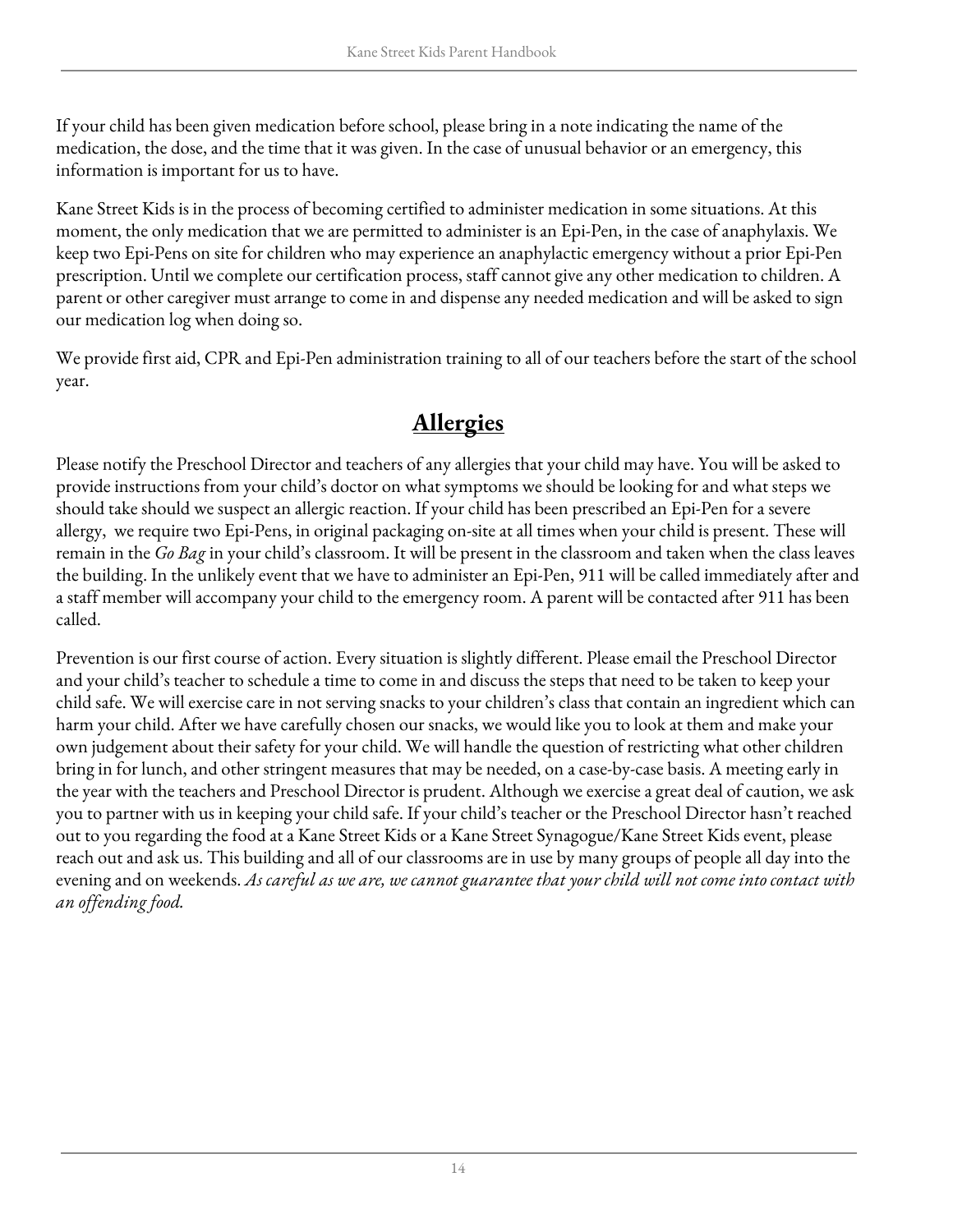## **Safety and Security**

Fire drills are conducted on a monthly basis so that we are always prepared and ready to evacuate if the need arises. If our fire alarms go off unexpectedly, a signal is automatically transmitted to the fire department. We have sprinklers and fire extinguishers throughout the building. Teachers carry "Go Bags" that they can quickly grab on their way out of the classroom containing first aid supplies and emergency contact information for all of the children. That information is also kept for the entire school in an easy to access binder at the front desk. Should we need to evacuate the building for more than a few minutes, we have designated places to assemble which for security reasons, we do not share publicly. Parents will be contacted by mass email for pick up once we have established that everyone is safe. At that point, phone calls will be made to individual families.

One set of doors is in use in our building when school is in session. That door is attended by a security staffer at all times. This door locks automatically when closed.

Teachers participate in security trainings and lock-down drills periodically. Teachers and children participate in developmentally appropriate lock-down drills that are especially designed not to scare children. Our security plans and procedures are guided by an established expert in the field.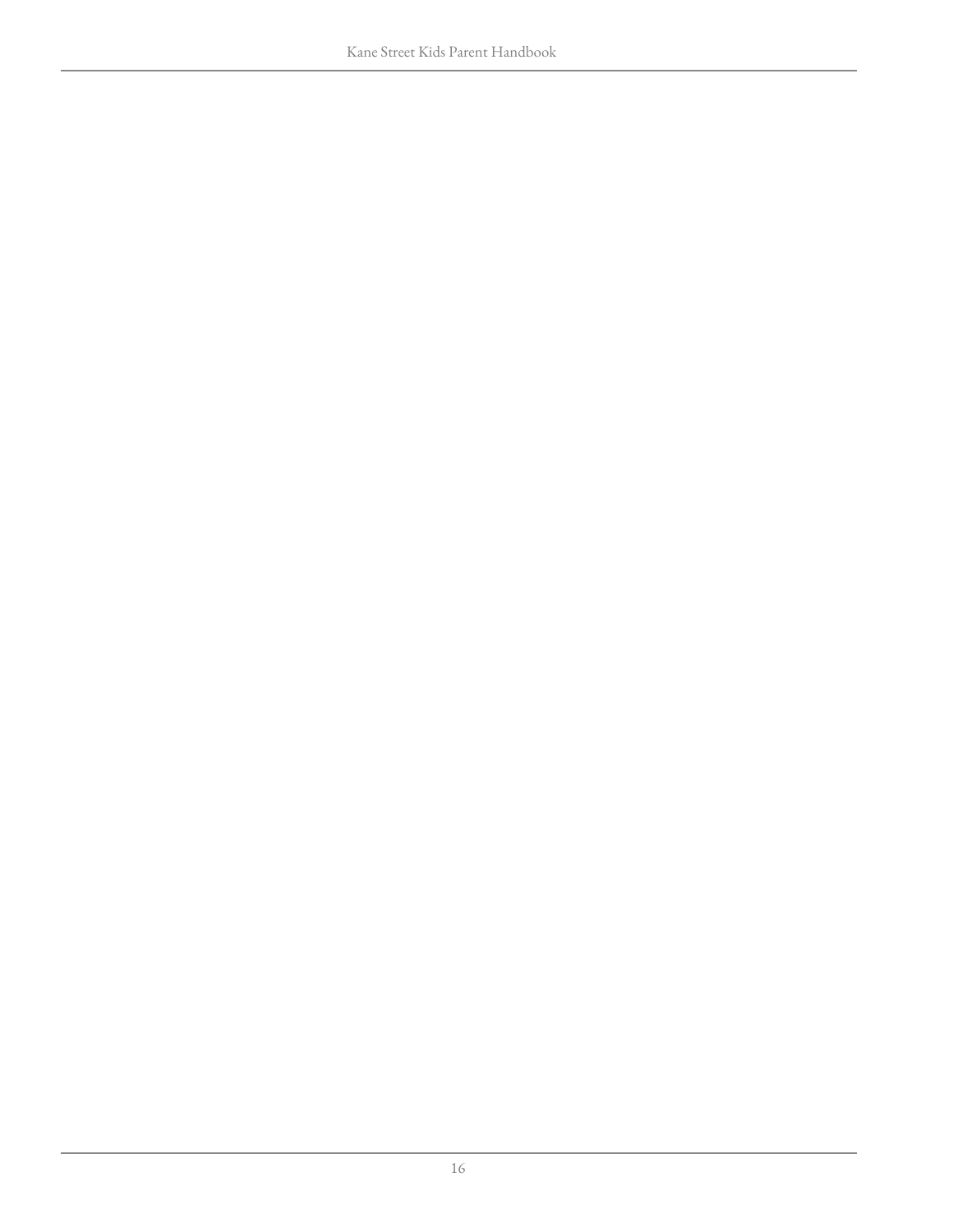## **After School**

#### <span id="page-16-0"></span>**Afternoon Friends**

We offer afternoon extended days from 12:00-2:00pm (Monday - Friday) and 12:00-4:00pm (Monday-Thursday) for students who dismiss at 12:00 pm and 2:00-4:00pm (Monday-Thursday) for students who dismiss at 2:00pm. This enrichment program can accommodate up to 15 children per day. *Afternoon Friends* is a time when students spend time with friends from other classes. Each afternoon has its own focus. Art, yoga and music are some of the activities we offer. Parents who register for *Afternoon Friends* prior to the onset of the school year receive a significant discount and are always guaranteed space in the program. An *extensions* form is included in the summer mailing. When space allows, children are welcome to join on an occasional basis. To register, go to <u>Kanestreet.org/ksk-extensions</u>. Due to space constraints, registration must be approved by the Preschool Director before it is considered final.

#### <span id="page-16-1"></span>**Stay-and-Play**

When possible, we provide access to the community room on the  $1<sup>st</sup>$  floor of the school building from 12:10-1:00pm and again from 2:10-3:00pm (Monday through Thursday only). The room is available to all students after dismissal, to play under the supervision of parents and caregivers. *Kane Street Kids staf are not responsible for the care and safety of children during Stay & Play time.* We ask that everyone abide by the following Stay & Play rules:

- When the Community Room is not available due to usage by the synagogue or other programs, the Preschool Director will give as much advance notice as possible, so that you and/or your child's caregivers may make other arrangements after school is dismissed.
- No scooters or other riding toys from home are permitted in the community room at any time.
- Respect the shared space.
- Clean up after yourself and your child.
- Children should not eat on the mats or walking around the room.
	- The following food items are not permitted:
		- meat
		- non-kosher fish or seafood (see [kashrut.com/articles/fish/](https://www.kashrut.com/articles/fish/) for details)
		- nuts, nut butters
		- foods that are commonly considered choking hazards (see *Lunch* on page 27).
- Strollers, unless containing a sleeping child, should be parked in our designated stroller parking area rather than brought inside the community room. If needing to bring a stroller inside due to a sleeping child, you must wait until dismissal is complete so as to avoid collisions between children and strollers.
- Diapers should be changed in the bathroom on the first floor designated for children and disposed of in the diaper pail. Dirty diapers should be wrapped in a plastic bag prior to disposal.
- In order to prevent the spread of illness, sick children should not be brought to Stay & Play.
- If the caregiver needs to leave the room for a moment or step away to handle a phone call or email, they should either take the child with them or designate another responsible adult to supervise the child in their care.
- Children may never be left in Stay & Play unsupervised.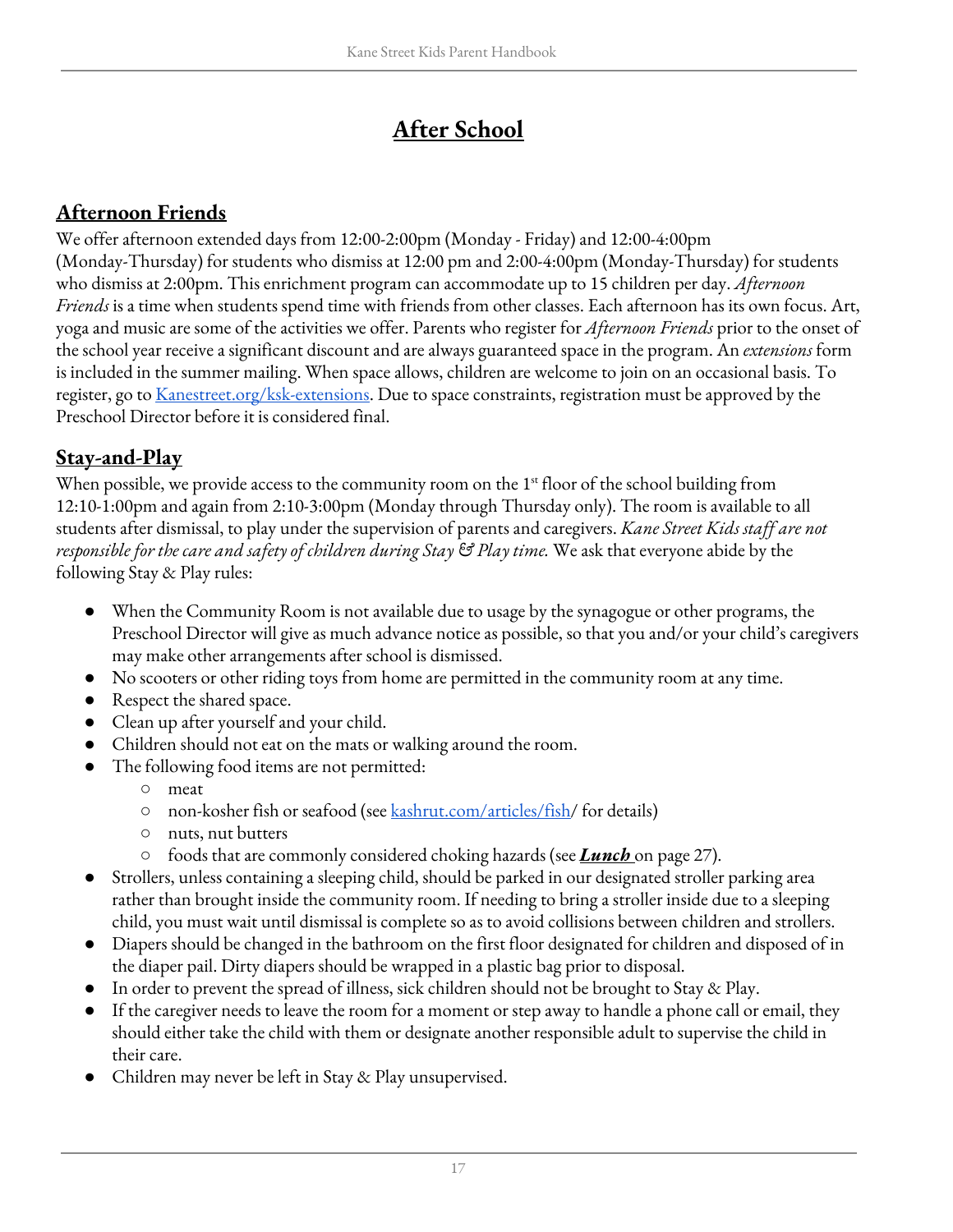#### <span id="page-17-0"></span>**School Closings and Snow Days**

Kane Street Kids generally follows New York City Public School closings and delayed openings, although we may close independently if the weather seems unsafe for our young students and our teachers to travel safely to and from school. The Preschool Director will notify you via email in the event of inclement weather or any other unexpected citywide disruptive event such as blackouts or transit strikes. You can also consult local media or call 311 for closing announcements. If it is announced that New York City Public Schools are closed, Kane Street Kids will be closed as well. School will dismiss at 2:00pm every Friday throughout the school year.

#### <span id="page-17-1"></span>**Toilet Training**

We do not require children to be toilet trained when they start school. We follow the child's lead in toilet training and offer support and gentle encouragement. We hope that our child-led philosophy in this area will help to instill in our students a sense of their own agency particularly when it comes to something as basic as the workings of their own bodies.

We offer field trips to the bathroom with peers who are already using the toilet. We allow interest to develop and will offer children the opportunity to sit on the toilet without making them feel pressured. We find that too much pressure on children to perform in this way can easily backfire and create resistance. We do not offer rewards for using the toilet. We allow them to experience the pride that comes with being able to do something that they weren't ready to do before.

Please understand that children may be ready to sit on the toilet at home before they are ready to do so in school. Though we understand that there are different schools of thought when it comes to toilet training, in a school setting it is required for children to come to school wearing a diaper until they have achieved a certain comfort level with using the toilet at school. Please discuss your child's readiness with their teachers.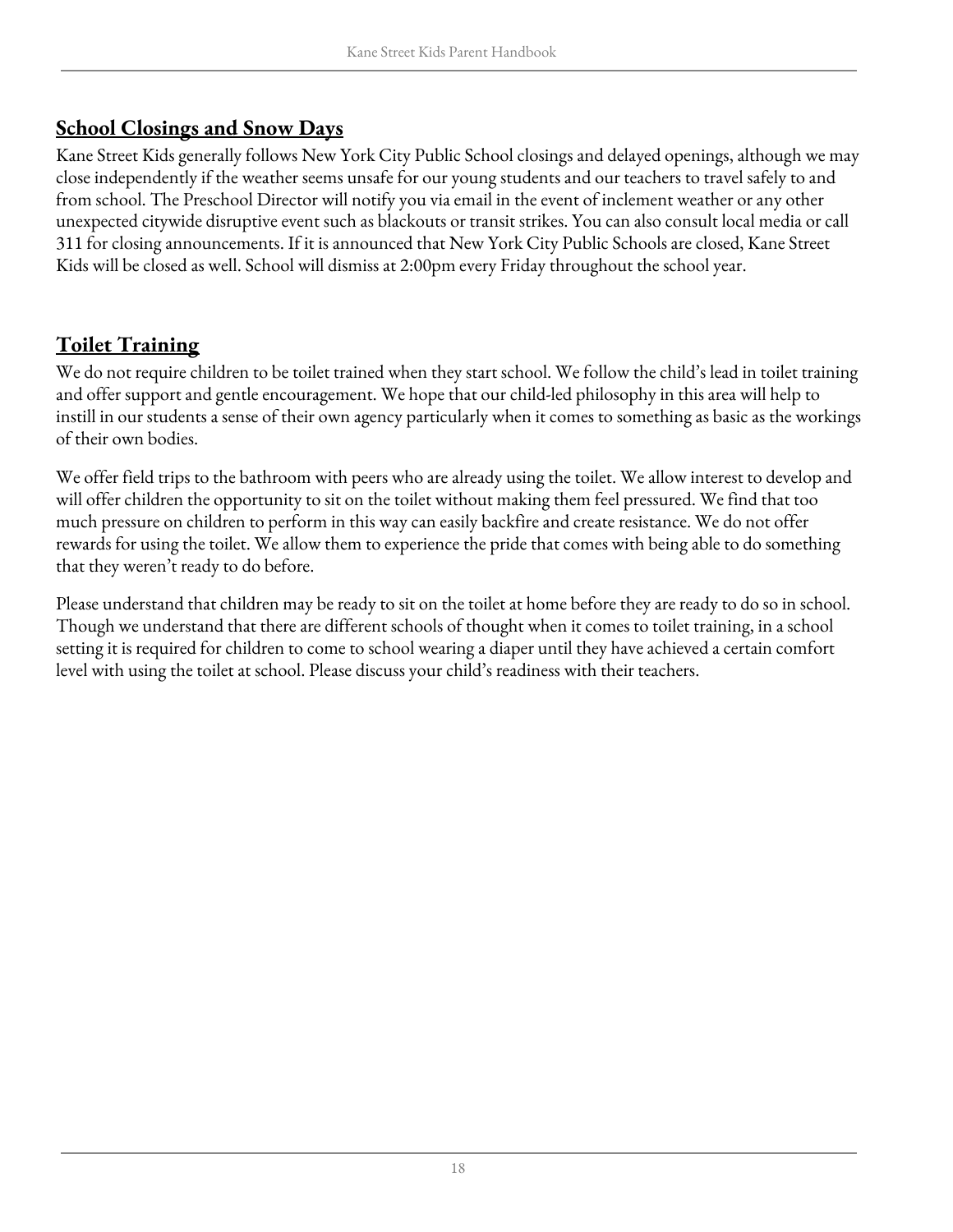## **Home-School Communication**

<span id="page-18-0"></span>The Preschool Director, Administrative Assistant and all Classroom Head Teachers are available by email via their @kanestreet.org email addresses. Please refer to the roster at kanestreet.org/roster for a full listing.

Parents receive a newsletter from their child's teacher by email on a weekly basis. You will learn all about the curriculum from the past week, complete with photos. You will also get a preview of the coming week's activities and special events. Looking over the photos with your child is a wonderful way to hear more from them about their time at school. Please read your class newsletters as they contain important information.

#### <span id="page-18-1"></span>**Parent-Teacher Conferences**

Twice annually, parents are invited to sit down with the lead teacher (where possible, joined by the assistant teacher) to learn about their child's progress in various areas of development and academic readiness.

Parents are always welcome to email teachers and the Preschool Director with any concerns.

Please email us at *[ksk@kanestreet.org](mailto:KSK@KaneStreet.org)* with any concerns of an immediate nature, especially any changes to the pick up routine. Teachers will respond in a timely fashion, but their priority is always the children and they will not be checking their email except when on a break from the classroom.

Please email the Preschool Director and teachers if your child will not be in school.

Teachers will occasionally call or text a parent from their cell phone because they want to discuss something with you at the earliest convenient time. However, we ask that parents use email to communicate with teachers or call the office, rather than calling or texting our staff's personal phones.

You will receive periodic **Updates & Reminders** from the KSK office, particularly before school closings and other important events. Please read these carefully and note items in your calendar. Please remember to inform anyone else who picks up your child of school closings and early dismissals.

You will receive quarterly installments of **"a note from Rivka"** via email, in which the Preschool Director shares a bit about our school philosophy and curriculum and our goals for KSK students. Comments in response are always welcome.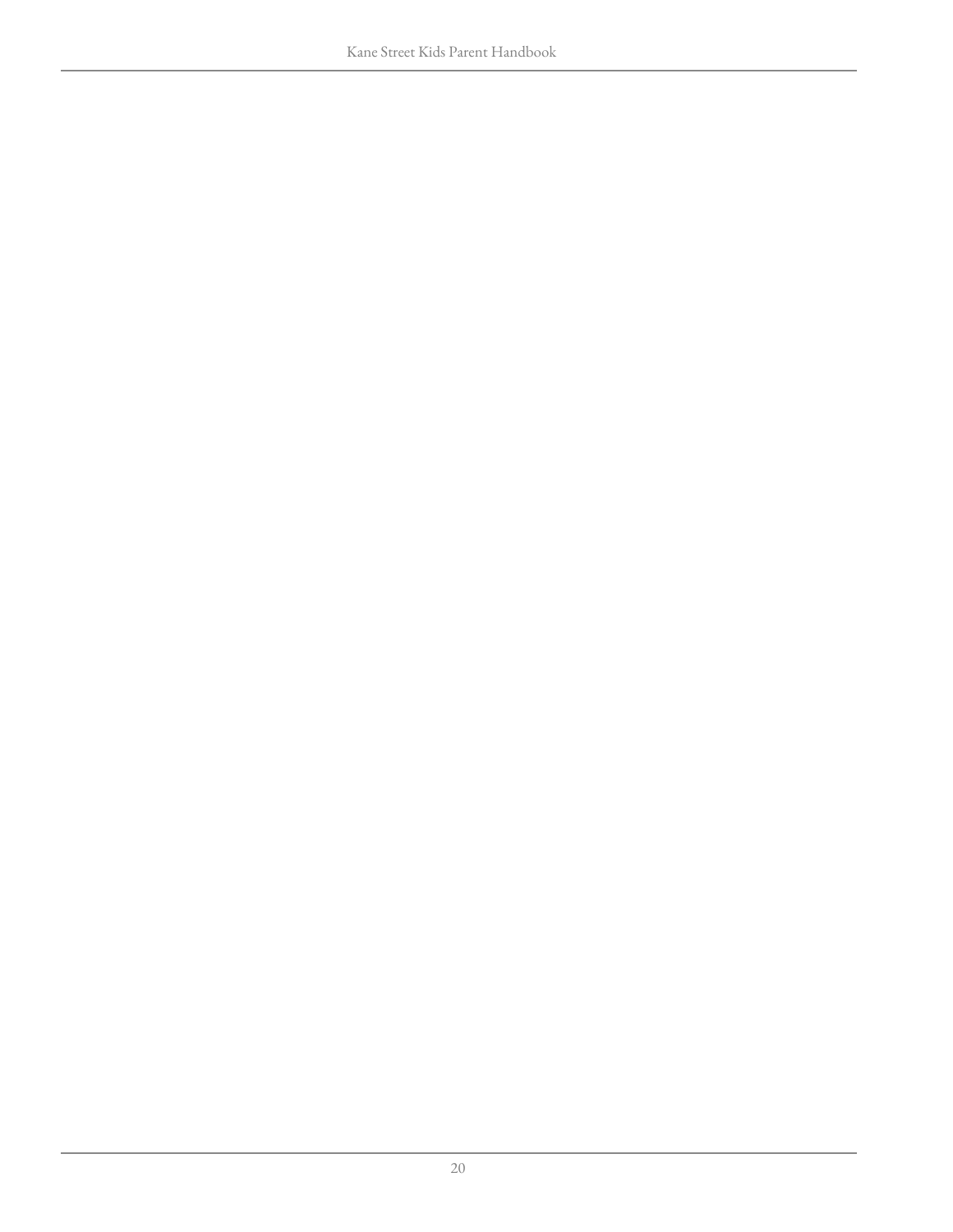## **Our Curriculum**

#### <span id="page-20-1"></span><span id="page-20-0"></span>**Themes**

We have a thematic curriculum. Teachers choose a theme to focus on for one or two weeks at a time. Themes are chosen from the Jewish calendar, seasonal changes, something special going on in a student's life, such as a new baby in the family, as well as the strong interests of the students. The theme will be discussed during the morning meeting and there will be activities and often walking field trips related to the field of study. Disciplines such as literacy and mathematics will be incorporated into the study of each theme.

#### <span id="page-20-2"></span>**Science**

is woven into our curriculum. Some weeks there may be a specific science related theme that children focus on in depth such as dinosaurs or the metamorphosis of caterpillars into butterflies. Other times exploring a scientific concept will simply be one of the available activities during choice time. Earthworms, snails, lady bugs, and caterpillars are brought into the classrooms for children to explore and to ignite their interest in the world around them. Seeds are planted and seedlings observed. Science oriented books provide context and details that support the active learning that the children are doing through their own observations and experimentation.

### <span id="page-20-3"></span>**Math**

concepts are an important part of our curriculum in all of our classrooms. As a play based preschool, we support spatial reasoning skills through activities such as block building and puzzles. Math vocabulary is absorbed when teachers talk to the children about their play. "Your block structure is getting so tall!" "Do you want to use long rectangles or short rectangles?" As the children grow older, the range of math vocabulary that the teachers use increases. Research shows that early math vocabulary is an important factor in later mathematical understanding. It provides the foundation for more sophisticated mathematical thinking to come later.

Practice counting and the development of one to one correspondence happens when children are asked to pick up two or three blocks to put away at clean up time or told that they can choose four cars to add to their block structure. Children practice these skills during dramatic play when they need to figure out how many plates to put on the table in order to feed all of their guests. Counting songs and books also support number sense for our young learners. Our frequent cooking and baking activities are another way that many mathematical concepts are learned in the context of real life- 2 cups of flour, 3 tablespoons of oil, ½ teaspoon of salt.

Our three year olds are learning the symbols to express the mathematical concepts that they have internalized through their play. Numerals begin to play a larger role in the curriculum. Patterns are noticed and created when making necklaces out of beads or building a tower out of lego. Chains of large plastic paper clips are connected and used to measure the length of objects in the classroom compared to the length of other items.

Our Pre-K builds on this early learning. Children count the days of school as they go along. They are taught how to write the numerals that express the number concepts they have learned and they learn the concept of place value as it becomes relevant to the task of counting the days of school. On the 100th day of school, they put their knowledge of one to one correspondence to work when they bring in 100 objects to mark the day. They explore more and more complex patterns, learn to count by tens and fives, and begin using graphs to make sense of increasing amounts of information. Our pre K students are expertly prepared for the mathematical concepts they will encounter in Kindergarten.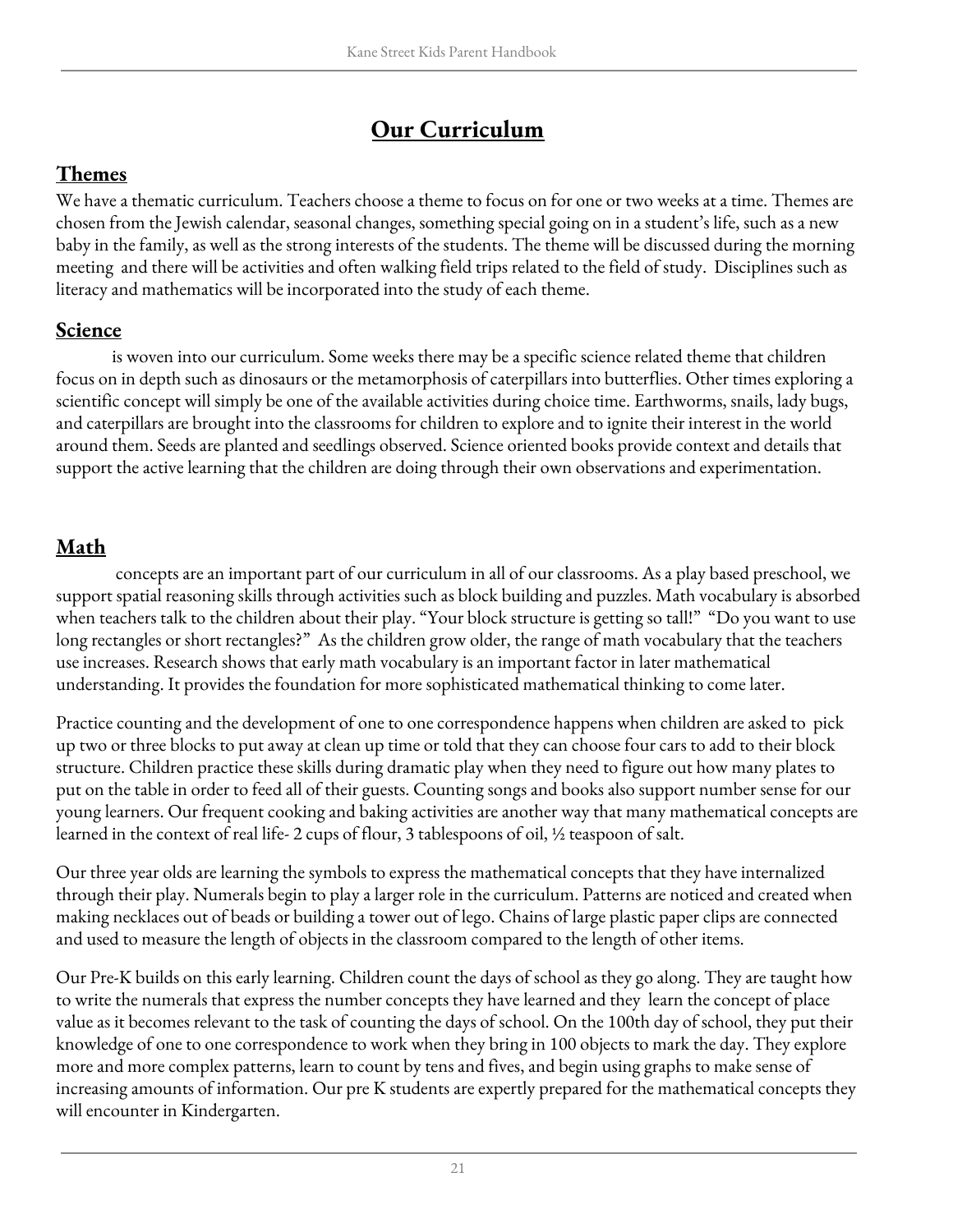#### <span id="page-21-0"></span>**Literacy**

is promoted throughout the day in all of our classrooms. Books are ever present and are rotated to keep children's interest as well as to support specific learning goals for the students. There is at least one group read aloud story daily in every classroom. Our literacy specialist comes in weekly to read the children their favorite books and keep them engaged in literature. Reading aloud to children promotes language development. Even once students are speaking fluently, they are exposed to vocabulary in books that they may not hear in day to day conversation. Story books reinforce memory and sequencing skills for children. They learn the structure of a story which will serve as a foundation to understanding increasingly sophisticated literature. They learn to make predictions as to what might come next in the story.

Children also listen to audiobooks, particularly at rest time, which supports the important skills of listening, focusing, and comprehending information absorbed through listening. Particularly in our increasingly visual culture, it is important to provide these listening opportunities for children.

Stories provide practice in perspective taking. The young reader or listener learns to see events through a literary character's perspective, a skill that can be brought into use in daily interactions with other people. Stories can also be an interesting jumping off point for allowing children to share something personal along the literary theme.

Letter recognition and letter-sound correspondence is an important part of our literacy curriculum in our threes and fours classes. While some children may show interest earlier, we do not formally start teaching letter recognition until the threes. We think our twos have too much important growing and developing to do in other areas and we want to make sure that they have the time to do so!

#### <span id="page-21-1"></span>**Jewish Curriculum**

While our Jewish curriculum is enriched by our Rabbis, our teachers are well versed in Jewish curriculum as well. Mornings include a daily *tefilah* (prayer) in each classroom, This consists of reciting the *Shema* in Hebrew, which is a declaration that G-d is One and is a crucial piece of Jewish literacy; and the singing of *Model Ani* in Hebrew and in English. *Modeh Ani* is translated for the students into the following song:

```
"Every morning when I wake up,
I open up my eyes and say,
Thank you Hashem* for my
Neshamah*
and for giving me a brand new
day<sup>99</sup>
```
\**Hashem* is an often used name for G-d. *Neshama* is generally understood as the divine spark within each of us.

Much of our curriculum is informed by the Jewish calendar. Children learn stories and cultural traditions related to Jewish holidays. These include dancing with the *Torah* on *Simchat Torah*, playing with *dreidels* (spinning tops) during Chanukah and enjoying a Passover *Seder* (ritual meal).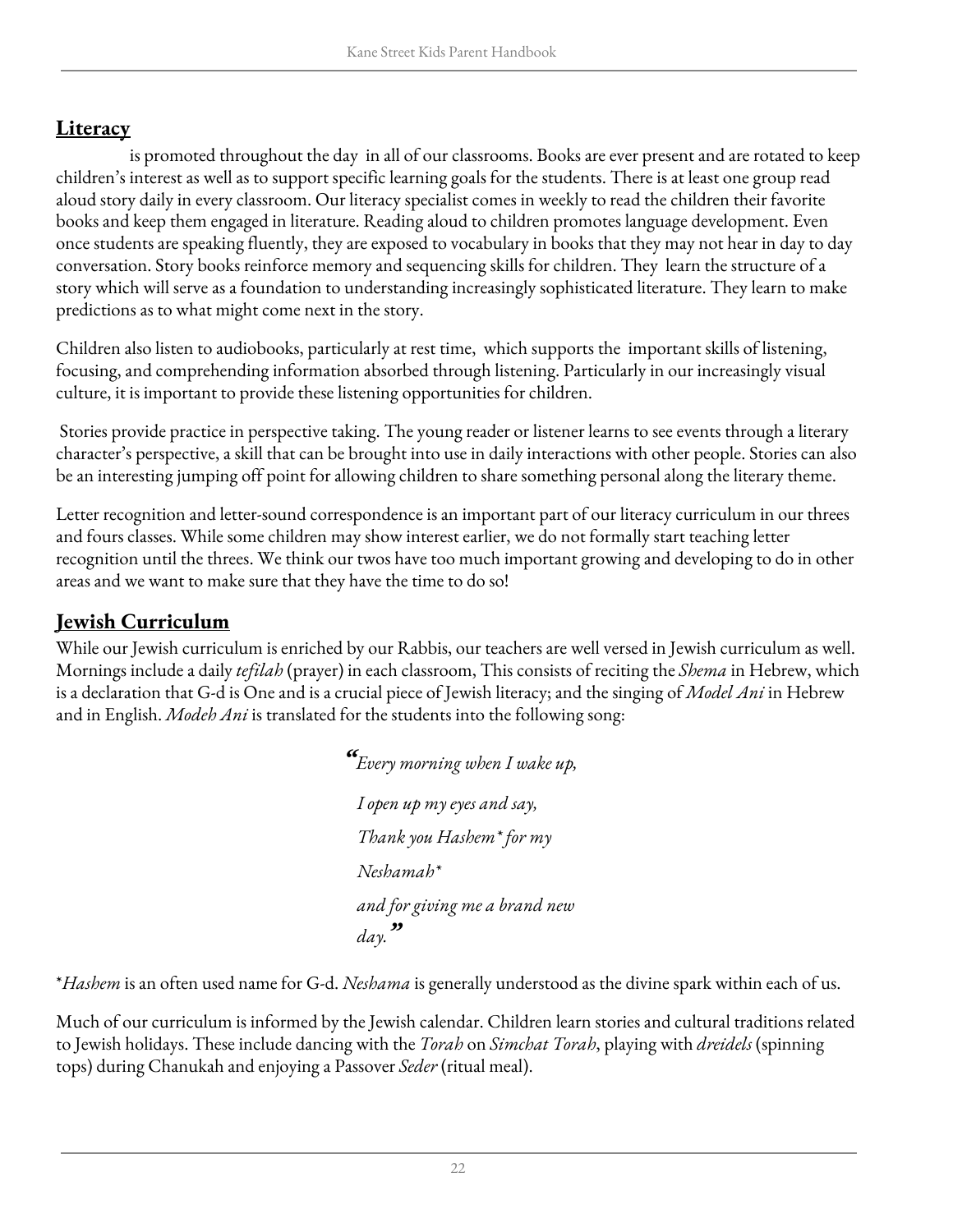## **Philosophy**

#### <span id="page-22-1"></span><span id="page-22-0"></span>**The Importance of Play**

Children develop mastery by engaging in activities for the sheer joy that they bring. Play is challenging and immense fun. Children internalize qualities through play that will support them in later school years and future endeavors. Children learn persistence through such activities as rebuilding a fallen block structure or getting back on a bicycle after falling off. They learn collaboration through pretending to be members of a family or creating a dinner party together. They practice their fine motor skills that will later help them learn to write, through persisting at a challenging puzzle because it's just the right amount of challenge to be fun. Children spend time engaged in free play every day in every classroom. Play really is the work of childhood.

#### <span id="page-22-2"></span>**Our Approach to Supporting and Responding to Children's Behavior**

Kane Street Kids is a safe, warm, nurturing place for children that strives to instill the values of empathy, perspective taking, and respect for others. Our teachers model those values in their interactions with children. Expectations are stated clearly and consistently (and often expressed through a fun rhyming song). Children are kept engaged during transitions. We have age-appropriate expectations for children's behavior, but we know that they will sometimes act in ways that do not reflect our highest ideals. Our responsibility is to help them get their behavior back on track, while ensuring that they still feel like valued members of our community. For this reason, we do not use time-outs or isolate children. We teach strategies that children can use to get their needs met and to express their feelings in more appropriate ways. We encourage our students to check in with a classmate who may feel hurt by their behavior, to see if they can help.

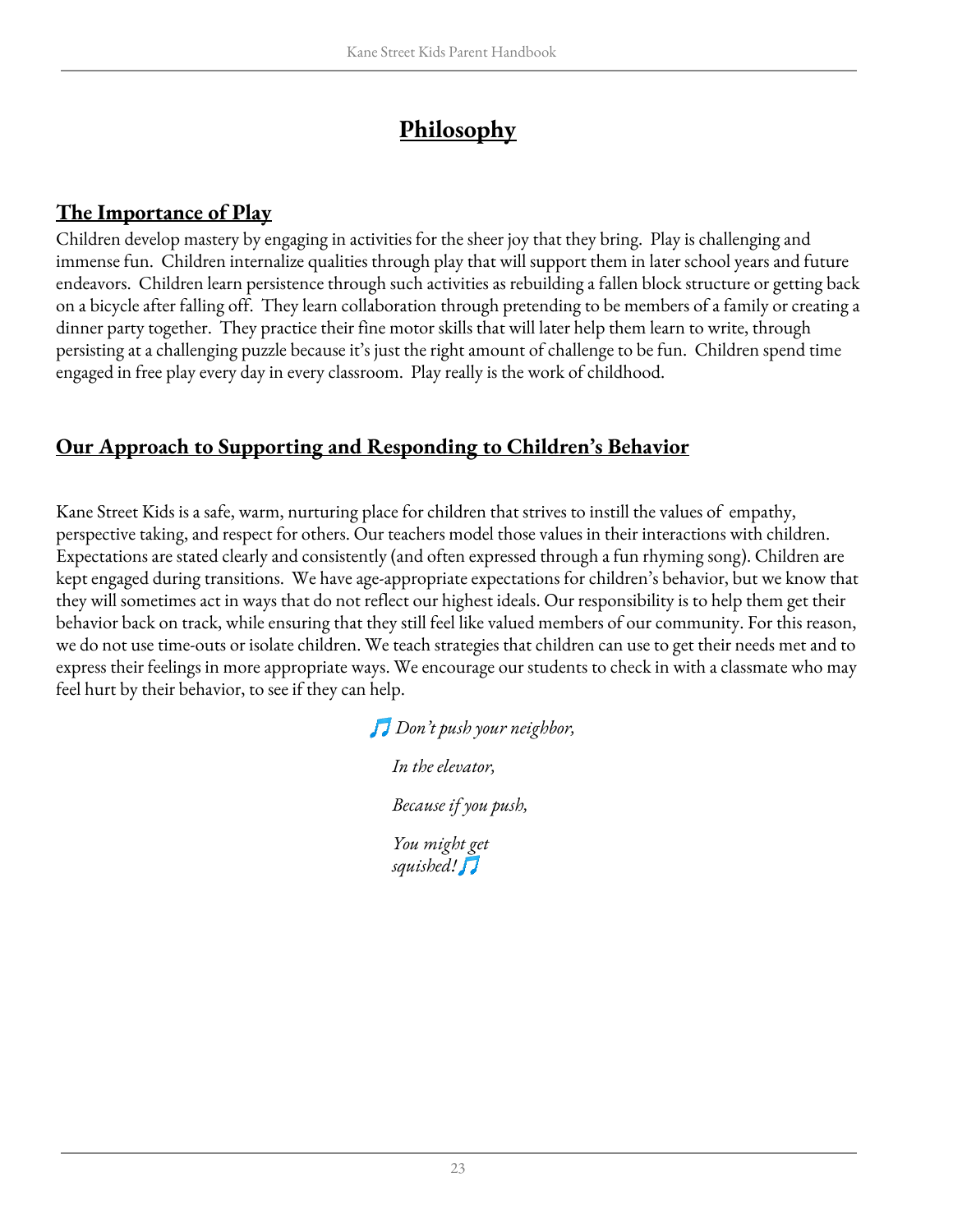#### <span id="page-23-0"></span>**Cultural literacy**

is an important value here at Kane Street. One of the ways that children learn about the world around them is through learning about the cultural traditions of the people they know. We invite parents to come in and share a cultural tradition from their family, (this will happen a bit later in the year in our younger classrooms), a recipe perhaps, or a story or craft. In the younger classrooms children are exposed to literature as a matter of course which features people from different parts of the world. In the 3 year old classroom, children learn to embrace our ethnic diversity by discussing each other's differences and similarities more explicitly.

In Pre-K, children take a year-long virtual journey with pretend passports, airplanes and pilots to visit every country represented culturally in their classroom. Thus, they might travel to South Africa with someone's grandma, to China with a father, to Mexico after a few families spent a vacation there, or to the Caribbean, Italy, Japan, or Brazil. Egypt is visited as part of our Passover curriculum and a trip to Israel takes place as we celebrate *Yom HaAtzmaut* (Israel Independence Day). In every country they visit, the children learn about geography, native animals, and cultural traditions. They learn a few words from the native tongue.

#### <span id="page-23-1"></span>**Cultural Traditions & Food**

The exploration of this topic is really just beginning. We all have fond memories of culinary traditions relating to various holidays. We are a Jewish school and one of our jobs is to impart Jewish culture, which as you may know, food is an integral part. We strive to balance our job of imparting Jewish culture with our job of promoting a life-long healthy lifestyle for our young learners. We may not get the balance exactly the way you would and we invite dialogue on this matter. Some factors that we will consider are as follows:

- Items that we make ourselves are often healthier than their store bought counterparts, avoiding some of the most damaging health culprits, and they are a much richer way to impart Jewish culture than offering a store bought treat. Where possible we will offer homemade versions of traditional goodies.
- When a food's color is an important consideration, for instance blue and white when celebrating Israel Independence Day (Yom HaAtzmaut), we will be creative in using fruits and vegetables, with an occasional allowance made for natural food colorings rather than petroleum based food dyes.
- We will limit the number of unhealthful options at our holiday parties. We may serve donut holes on Chanukah that the children help prepare, but we won't put out store bought cookies as well.
- We will remember that food is only part of the tradition. There are many ways to celebrate a holiday; music, dance, festive dress, games, telling the story behind the holiday, prayers. It's never only about the food.

In addition to celebrating Jewish culture through food, we also celebrate the culinary aspects of other cultures. Our diverse teaching staff bring in dishes from their cultures to make with the children. We've seen Jamaican fruit salad and mangu- a plantain dish popular in the Dominican Republic. Parents bring in recipes from their family's traditions as well. When our four year olds take their global trips (as described above), they also prepare a local dish and enjoy it during snack time. Some favorites have included avocado rolls, tacos, and eating noodles with chopsticks.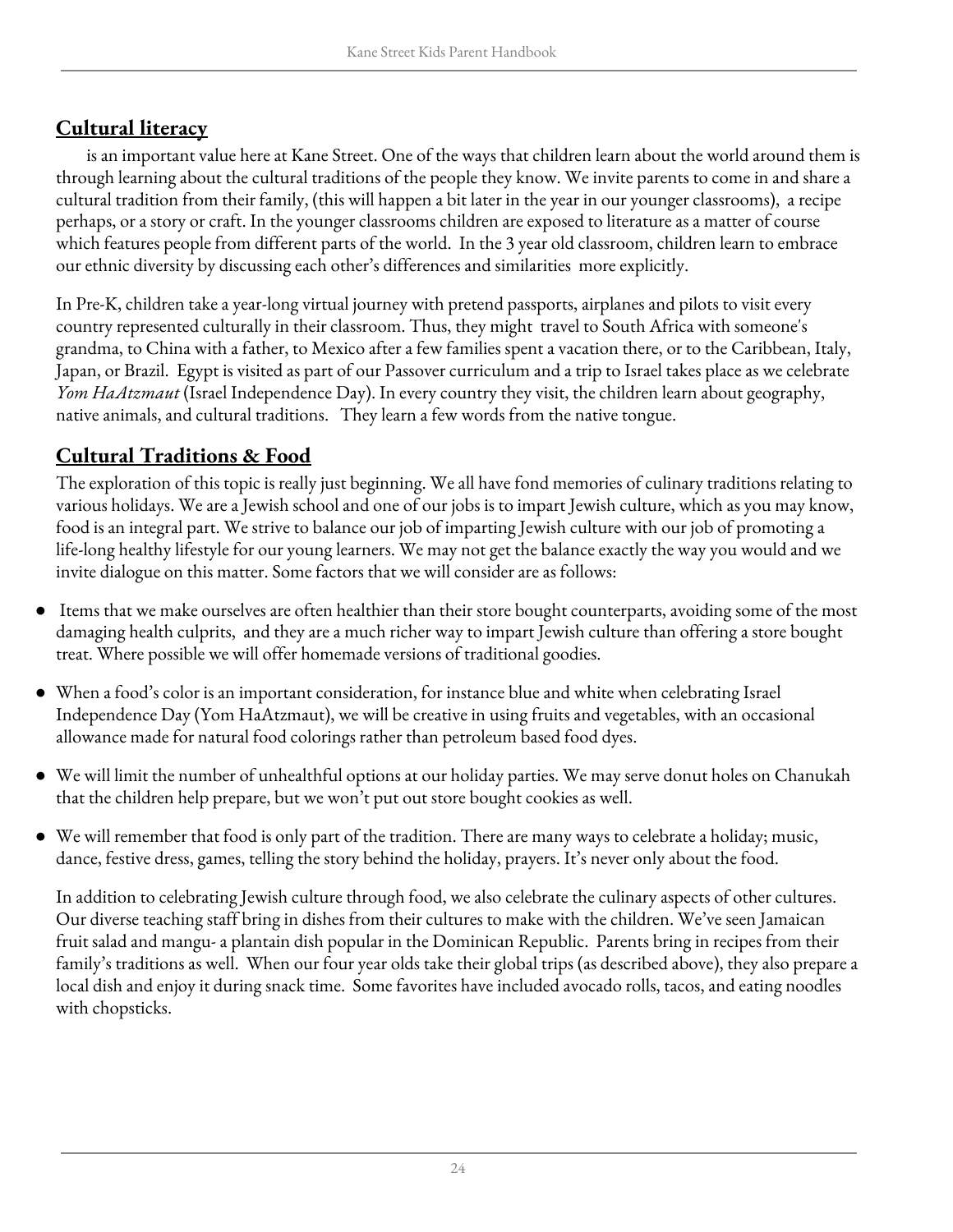## **The Structure of Our Day**

<span id="page-24-0"></span>**Routines** provide an important structure to our day. Students begin to know that the day starts with choice time followed by morning meeting, indoor or outdoor large motor play, and so on, depending on the class. All classrooms have a visual representation of the day's schedule, which provides children with the sense of security that comes from knowing what's coming up next in their day.

Daily classroom schedules reflect a balance between structure and independent choice. Our day always starts with the opportunity for free play or "choice time." Teachers are thoughtful about selecting materials to put out each day that support the learning goals that they have for the children.

#### **Choice Time**

A sensory material such as sand, water, playdough and other items is always provided as a gentle and quiet transition into the school day, which many children find calming and enjoyable.

An age-appropriate fine motor activity is provided, to encourage hand strength, grip and dexterity, which supports children's budding competency in carrying out life skills independently, as well as future writing ability.

Quality children's literature is always available in every classroom. When it's not a group story time, children are welcome to walk over to the bookshelf, find a cozy spot to sit and look at a book by themselves or with a friend or teacher. At times, several children gather around a teacher for an impromptu reading session, because it's just too appealing to pass up.

**Dramatic Play**, also known as pretend, is an important part of any early childhood curriculum. It provides an opportunity for collaboration among children while they create a pretend scenario. It enhances language development as children are inspired to use the language that they are learning as part of their play. One of dramatic play's most crucial benefits is the opportunity it provides children to make sense of their experiences and incorporate new information into their understanding of the way the world works. Choice time always includes dramatic play as an option. Teachers enhance this experience with various props, often related to a recent field trip or the current theme.

**Art** materials are often available during choice time. We strive to provide open-ended art experiences for children in which they can explore their own capacity for creating, playing with materials, experimenting with different media, and engaging in self-expression.

**Crafts** can be an important part of engaging with Jewish culture and ritual. Children will spend time in school creating and decorating Jewish ritual objects and crafts such as *Tzedaka* (charity) boxes, Chanukah menorahs (candelabras), and groggers (noisemakers) for the holiday of Purim. These craft activities are more structured than our open-ended art explorations and are an important component of our Judaic studies curriculum. During the creation of these projects, we encourage the use of creativity within the structure of creating a particular product. So while every child may be working on a Chanukah menorah, the menorahs will each have their own unique artistic style based on the young artist's vision.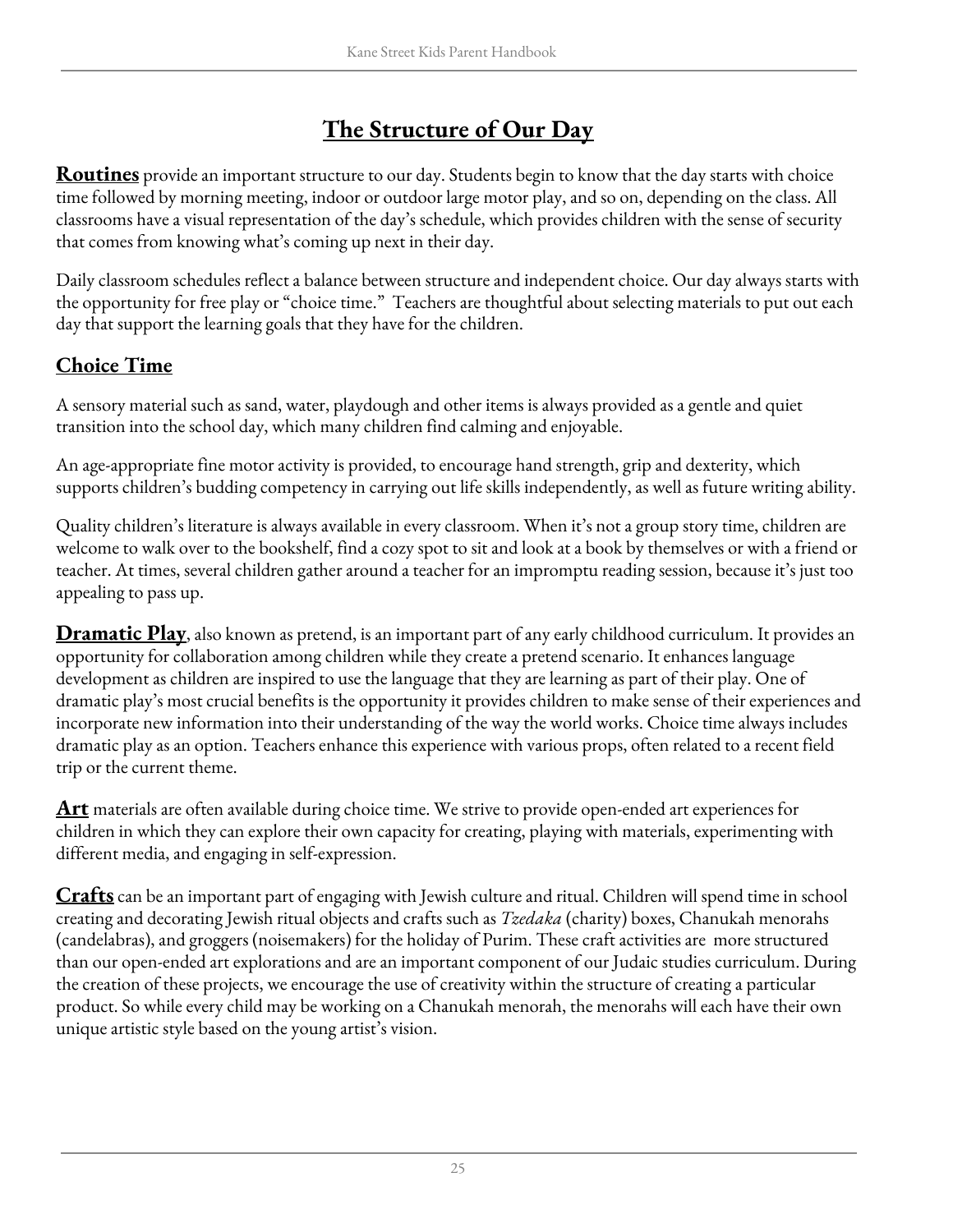#### **Morning Meeting**

At the end of the morning choice time, toys are put away (a skill that your children will learn) and the children join together with their teachers on the rug. This is a time for the class as a whole to welcome each child by name and talk about the day's schedule. This is also the time when the morning prayers that welcome the new day are sung.

#### **Specialties**

To further enrich our program, specialists in music, sports, literacy, and drama visit our school and provide age-appropriate instruction to our students on a weekly basis. Our engagement director Rabbi Jason Gitlin visits classrooms on bi-weekly Fridays throughout the year to teach children about Shabbat and holidays. His visits are more frequent during the holiday season in the fall. Rabbi Sam Weintraub (known as Rabbi Sam to the children) visits the classrooms several times during the year and the children also visit him in the *Sukkah* during the holiday of *Sukkot*.

#### **Playing Outdoors and Indoors**

Under the watchful eyes and careful supervision of their teachers, children enjoy developing their large muscles as they climb, throw, run, jump, hop and bicycle. Children will visit our new rooftop playground or take a walk to a local park. During inclement weather, access is provided to a very large indoor play area. We do ask that you send your child ready to play outside even if it's cold. We will use good judgement in keeping children indoors during frigid temperatures, but will want to be able to take children out on a temperate fall or winter day.

#### **Field Trips**

Our students take walking field trips to playgrounds and other places that support our curriculum. They have been warmly welcomed at our local bookstore, shoestore, bagel store, and other nearby locations. During their walks, our students hold on to a loop on a rope with one teacher in front (facing the kids) and one behind. Younger kids have a third teacher in the middle. Our young 2-year-olds, go out for the first time, later in the year. They start with short walks down the block without crossing any streets. They venture further as the teachers become confident that they are capable of following directions and have internalized safety routines. When venturing outside of the building, children always wear badges with Kane Street Kids' name and phone number. Teachers also carry *Go Bags* with first-aid supplies, emergency contact information, Epi-Pens (as needed), a walkie-talkie and their cell phones. Every time a class leaves the building, they inform the Preschool Director and the synagogue's security staffer.

#### **Snack and Lunch-See page 27**

#### **Rest**

The NYC Department of Health and Mental Hygiene (our governmental licensing agency) mandates that all children who stay in school for the afternoon, have rest time after lunch. Rest time allows children to regain energy for a happy, productive afternoon at school. While some of our younger children sleep for an hour or so, we have found that older children enjoy lying on their mats listening to their favorite stories on tape or some soft music, cuddling up with a stuffed animal from home, and just relaxing.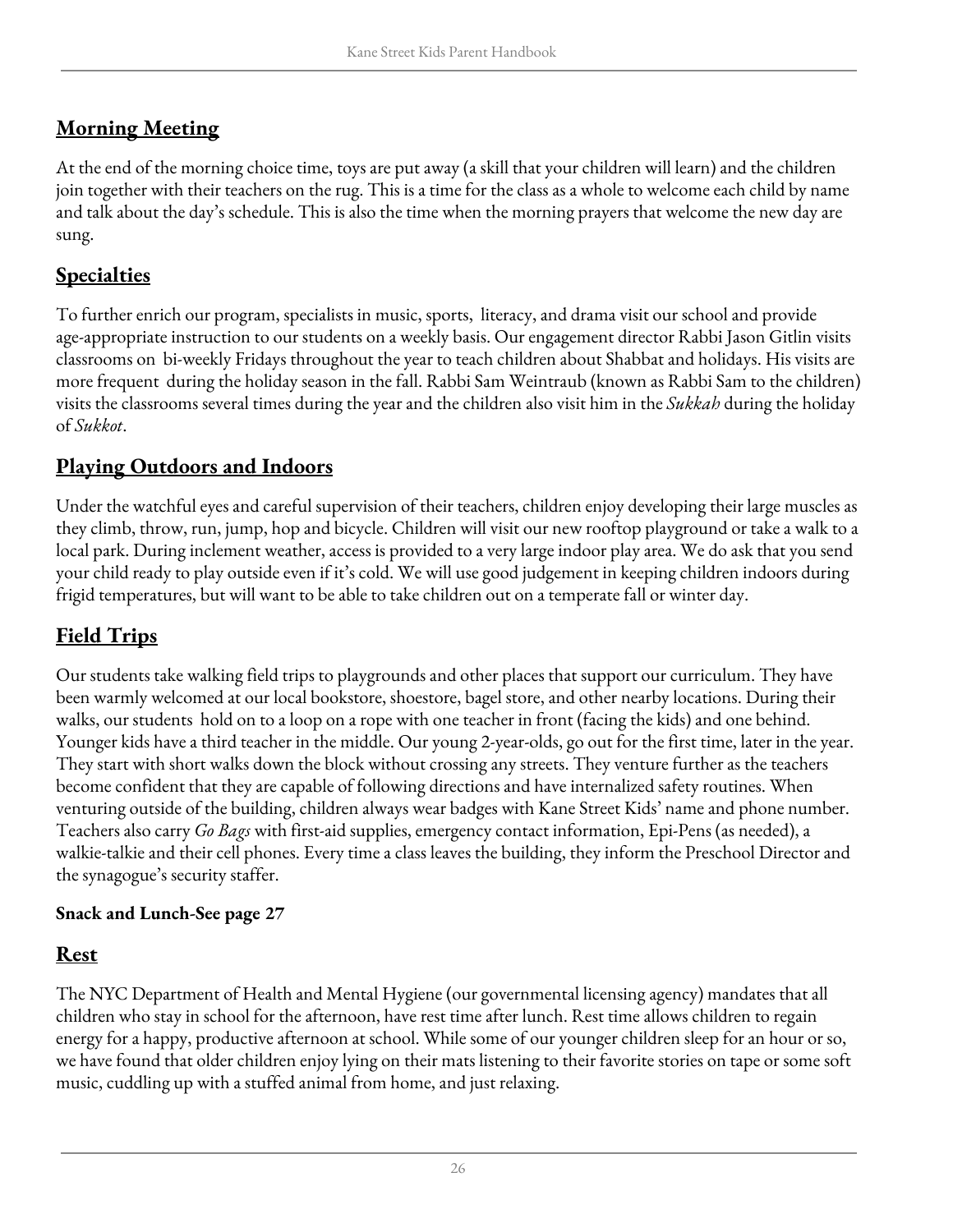## **Snack and Lunch**

#### <span id="page-26-0"></span>**Snack**

A snack of fresh fruit or vegetables supplemented with non-sugary items such as pretzels, quinoa chips, or rice cakes with cream cheese is offered to the children, mid-morning. During this time they enjoy socializing and conversing with one another. Snacks are provided by the school, and teachers will post a sign-up sheet for parents to volunteer to bring in a fresh fruit or vegetable. Snacks are chosen with allergen safety and Kashrut (Jewish dietary laws) as primary factors. Once those conditions are met, every effort is made to choose healthier snacks, opting for real ingredients and organic options as much as possible. We ask for your help with this *by not bringing in snacks for your child's class without the Preschool Director's approval.* Children are gently encouraged to try new foods that are presented but their choice in this matter is respected. We take our responsibility to educate young eaters seriously. Please see **Lunch** below for information about food safety and choking hazards.

We encourage you to bring a reusable cup labeled with your child's name, each day. We will provide them with water to drink throughout the day. We will provide a disposable cup for your child in the event that you forget to pack a reusable cup - they will not go thirsty.

#### **Lunch**

Children who remain in class until 2 or who sign up for extended day until 2:00 or 4:00pm should bring a lunch daily. Kane Street Kids follows the laws of *kashrut*, so lunches should contain no meat or non-kosher fish. Shellfish are non-kosher. For a more complete list, please see [www.kashrut.com/articles/fish/.](https://www.kashrut.com/articles/fish/)

Children are closely supervised, but are encouraged to eat and clean up independently. Sharing a meal promotes social and self-help skills. We wish to make mealtimes at Kane Street Kids relaxing and pleasurable for the children as well as a time for them to exercise their agency over their own bodies. We will gently encourage the children to eat their healthy food but will never tell them that they have to eat. We will allow them to eat whatever you send provided it follows our guidelines. If you are concerned that your child will not eat their healthy food if they eat their treat first, please consider sending only the healthy food that you will be happy for them to eat and saving dessert for at home.

**Nuts of any kind, or any items made from nuts such as peanut butter should not be brought into school due to possible severe allergies.** The list of foods that may not be brought in due to allergies may vary from year to year depending on the allergies in your children's classroom and their severity. Stay tuned for updates.

Hard candy, chewing gum, popcorn, and small marshmallows should not be brought into school as they are known choking hazards. **Cherry tomatoes, grapes, and similarly sized items must be cut in quarters or halves lengthwise to prevent choking. Raw carrots and veggie hot dogs must be cut lengthwise in quarters or thinner. Even if your child is used to eating these foods whole at home, they may not be brought into school.** Tragic incidents have occurred in other child care programs with some of these foods, so we ask for your full cooperation with this safety rule.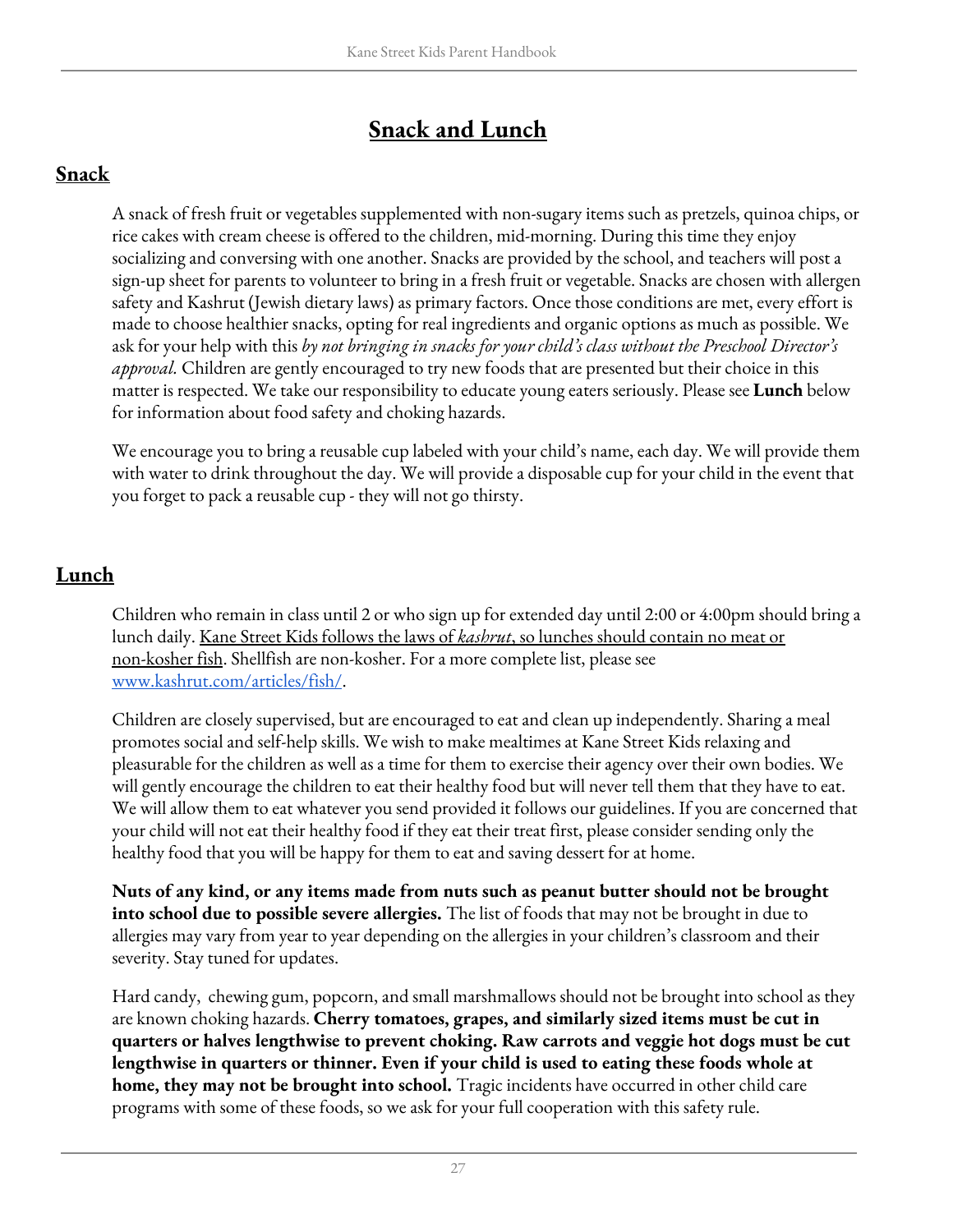In an effort to reduce plastic waste, we ask that lunch be accompanied by a reusable cup for water (or other beverage that you provide), utensils, and a plate or bowl if you feel that would be helpful to your child, all labeled with your child's name. Teachers will help children remember to pack these items back up to go home. Of course we will have these disposable items on hand should you forget on a particular day.

#### **Lunch ideas:**

| • Sunflower/soy nut butter<br>sandwich<br>· Vegetarian 'chicken' nuggets<br>$\bullet$ Sushi rolls<br>· Pasta Salad/Mac and Cheese<br>$\bullet$ Egg Salad<br>• Rice and beans | · Tuna Salad<br>· Hummus and pita<br>· English muffin pizza<br>· Veggie burger (Dr. Prager's<br>and Morningstar Farms offer<br>lots of options)<br>· Bagel and cream cheese<br>• Cheese and crackers | $\bullet$ Quesadillas<br>$\bullet$ Salmon<br>$\bullet$ Fish sticks<br>• Grilled vegetable wrap<br>· Frittata/Quiche<br>• Yogurt/Cottage cheese<br>$\bullet$ Quinoa |
|------------------------------------------------------------------------------------------------------------------------------------------------------------------------------|------------------------------------------------------------------------------------------------------------------------------------------------------------------------------------------------------|--------------------------------------------------------------------------------------------------------------------------------------------------------------------|
|                                                                                                                                                                              |                                                                                                                                                                                                      |                                                                                                                                                                    |

These are lunch suggestions which are subject to change according to allergies in our school.

You can find a lot of other great lunch ideas at <https://littlekosherlunch.com/index.php/lunch-gallery/>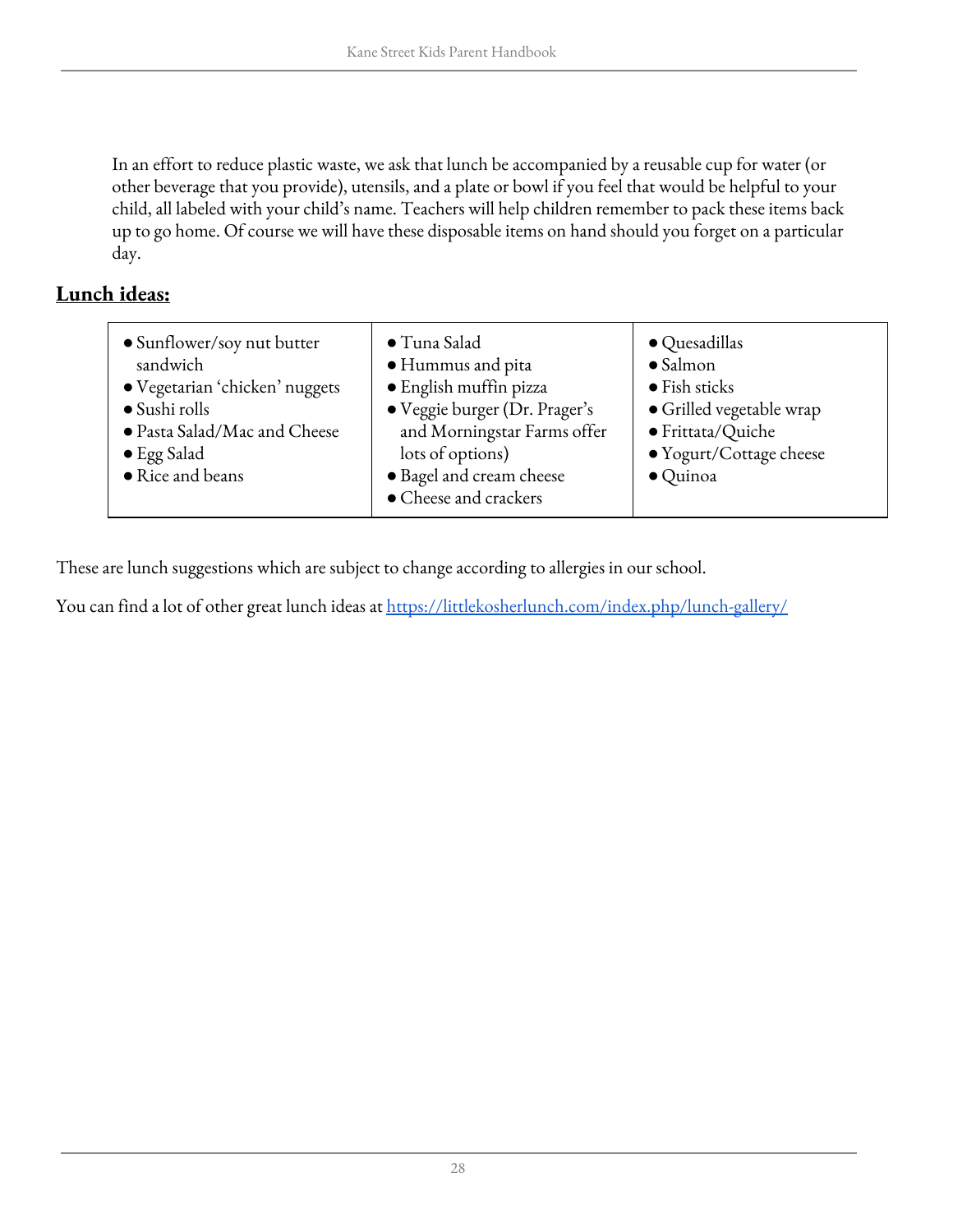## **The Structure of our Week and our Year**

#### <span id="page-28-0"></span>**Shabbat**

Every Friday, children participate in a celebration of Shabbat. They explore the meaning of Shabbat through songs and with blessings over candles, grape juice and challah. Much anticipated and enjoyed classroom visits by Rabbi Sam Weintraub and Engagement Director Rabbi Jason Gitlin (whom our students call Rabbi Sam and Rabbi Jason) teach about Jewish holidays or other aspects of Jewish life.

#### <span id="page-28-1"></span>**Holidays**

Kane Street Kids is closed in observance of many Jewish holidays. Those days are celebrated at school in the days and weeks leading up to them. We remain open during the intermediate days of the holiday of *Sukkot*, *Chanukah* and a half day on *Purim*. This allows for celebrations in school during the actual holiday. Thanksgiving is generally celebrated with a feast and conversations about gratitude. Our 4-year-olds learn about Martin Luther King Jr. Day and President's Day. At Kane Street Kids, we do not celebrate Halloween, Valentine's Day and other non-Jewish holidays.

#### <span id="page-28-2"></span>**Birthday Parties**

Out of respect for the observation of Shabbat on Saturday, please do not schedule out-of-school birthday celebrations on Saturdays.

In our younger classrooms, we have found that it is emotionally difficult on some of the children to either say a second Goodbye to their own parent or have someone else's parent in the classroom, early in the year before they have fully adjusted to being at school without their parent or special grown up. Therefore, our youngest students celebrate birthdays in their classroom with their teachers and classmates.

For the older children, if you wish to schedule a small birthday celebration in your child's classroom, please speak to the teachers to find an appropriate time.

For all classes: Party favors, distribution of candy, and homemade goods are not allowed and will be returned to you if sent in. Only packaged treats that are certified kosher and do not contain nuts or nut oils in the ingredients may be served. Permitted snacks may be more restrictive depending on the allergies in each classroom. Please be mindful of the healthy tone that we are trying to set in our school. Treats should be small and simple without icing and artificial colors. Children will be given a healthful drink of water to accompany their snack.

Some families choose to present the class with a book. This custom is welcome but not required. Teachers can share a wish list of books with you if you would like to participate. A notice will be pasted inside the book indicating that it was a gift to Kane Street Kids from your child.

Some of the best ways that parents can support our curriculum at home is to ensure that children get ample exercise, a good night's sleep, time for play away from a screen, and a daily reading or story time ritual with a special adult.

*We are a screen-free school.*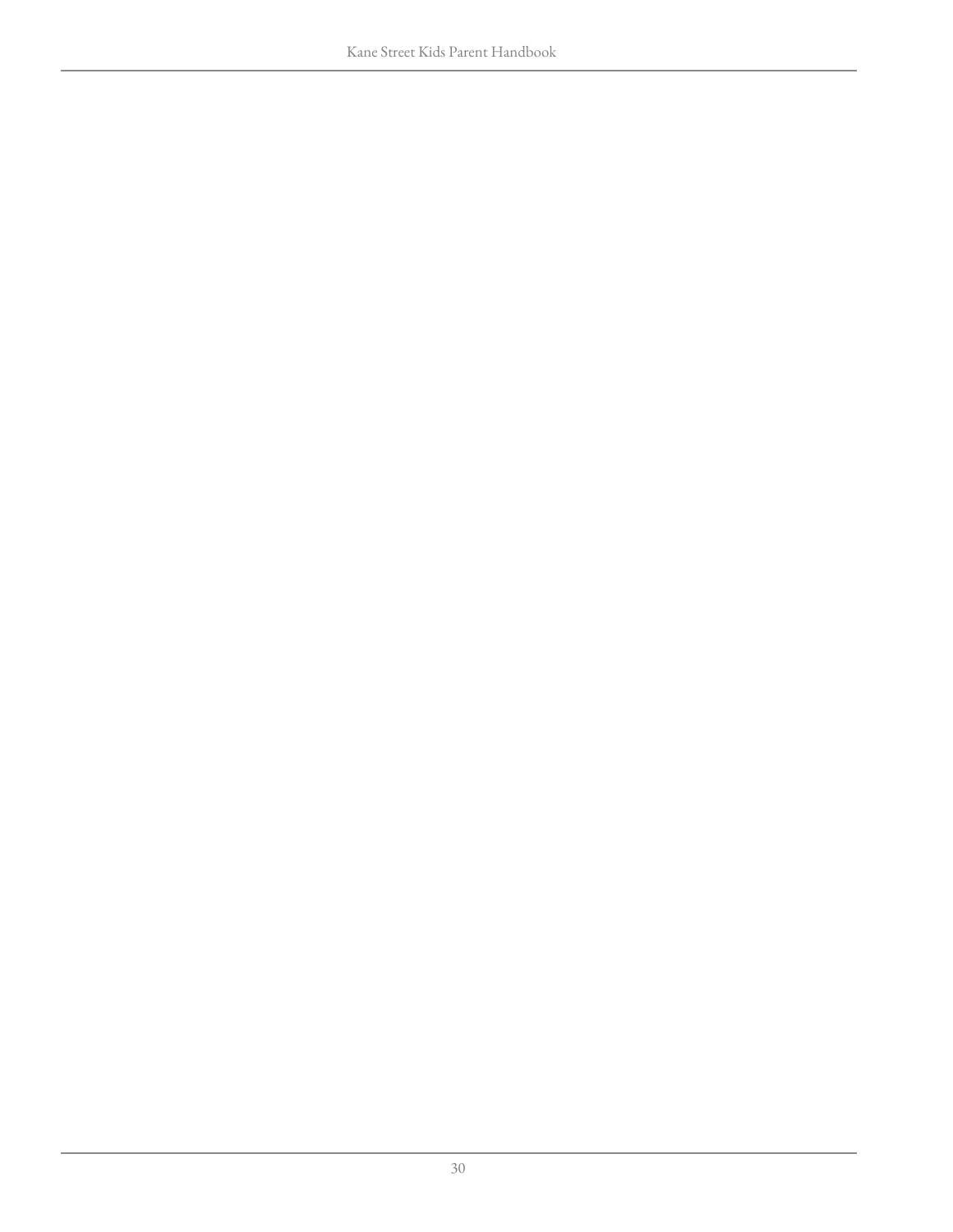## **Kane Street Kids Preschool Committee**

The chair(s) of the Preschool Committee are appointed by the President of the Board of Trustees to oversee the operation and policies of the school, its faculty, facilities, and students. The committee is composed of current and former Kane Street Kids parents, active and retired educational professionals and are all members of Kane Street Synagogue. If you have any questions or concerns about the administration of the school that cannot be addressed by the Preschool Director, you may reach the co-chairs at <u>ksk\_committee@kanestreet.org</u>. There are also many opportunities for parent participation, so please reach out to the committee if you have ideas, questions, or want to get involved.

> Shira Berger, Co-Chair Marcy Rubenstein, Co-Chair Jeremy Kaplan Penny Owen Jessica Schoengold Mary Pender-Coplan Lisa Kulak Jordan Genee Amy Honigman

# **Kane Street Kids looks forward to welcoming your child, you, and your whole family into the Kane Street Synagogue community!**